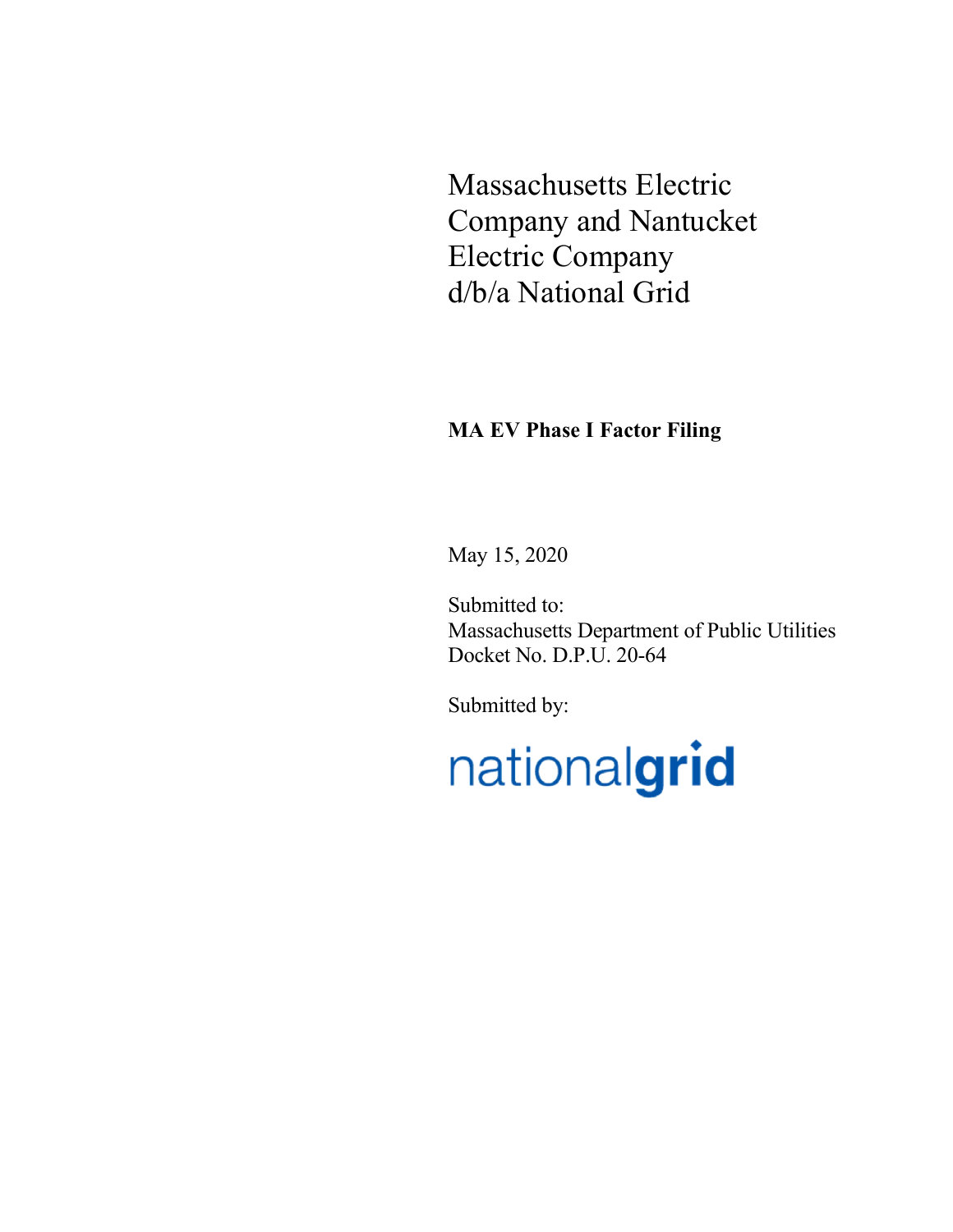Massachusetts Electric Company Nantucket Electric Company d/b/a National Grid D.P.U. 20-64 Exhibit NG-MM-1 May 15, 2020<br>H. O.  $\frac{1}{\sqrt{2}}$ 

# **PRE-FILED DIRECT TESTIMONY**

**OF**

# **MAY MOY**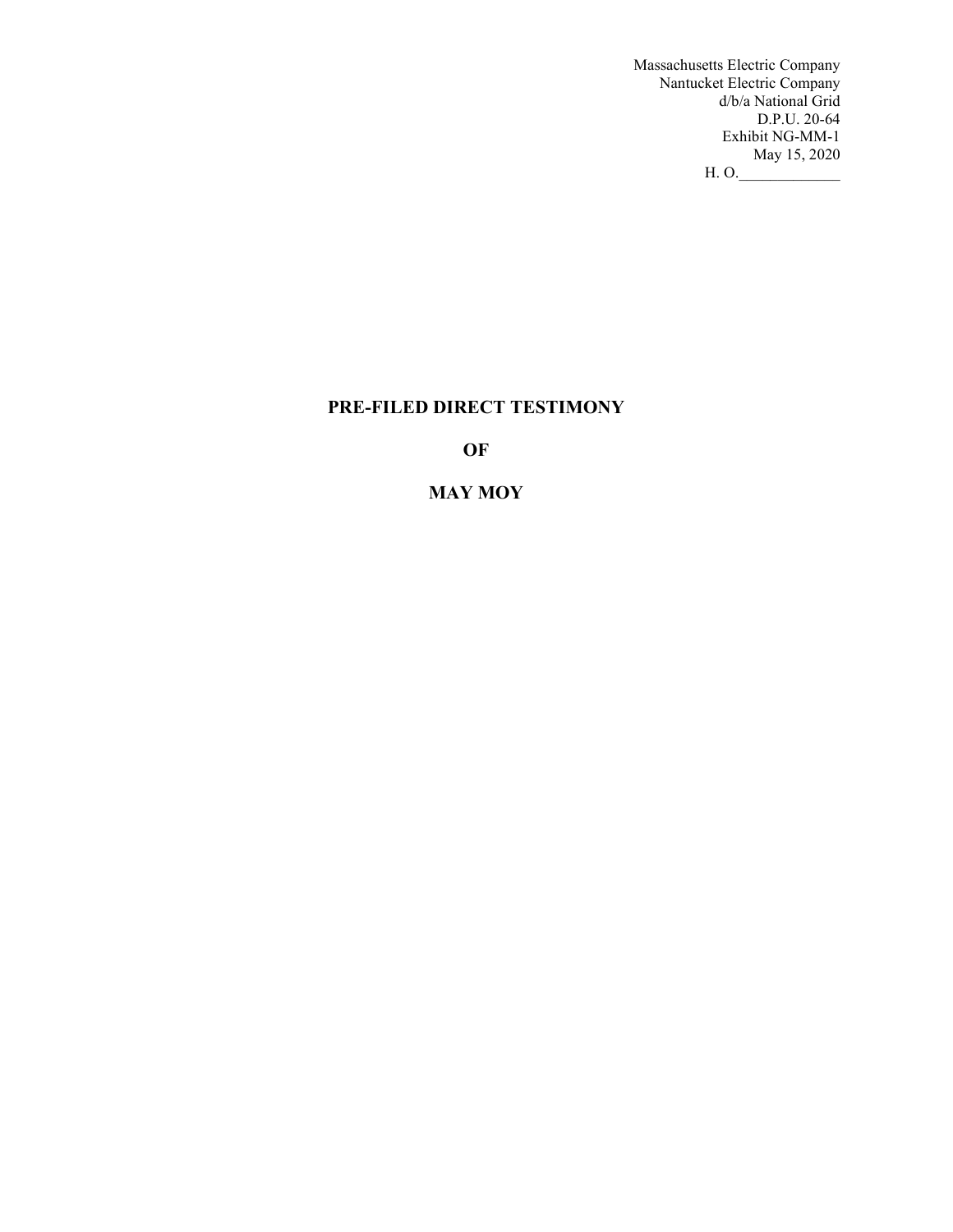Massachusetts Electric Company Nantucket Electric Company d/b/a National Grid D.P.U. 20-64 Exhibit NG-MM-1 May 15, 2020 H. O.\_\_\_\_\_\_\_\_\_\_\_\_\_\_

**Exhibits**

- Exhibit NG-MM-2 Massachusetts EV Charging Station Program Evaluation Report Program Year 1
- Exhibit NG-MM-3 Summary of Year 1 Program Costs
- Exhibit NG-MM-4 EV Charging Infrastructure Rebate Documentation
- Exhibit NG-MM-5 Technical Service Cost Documentation
- Exhibit NG-MM-6 Marketing Cost Documentation
- Exhibit NG-MM-7 Evaluation Cost Documentation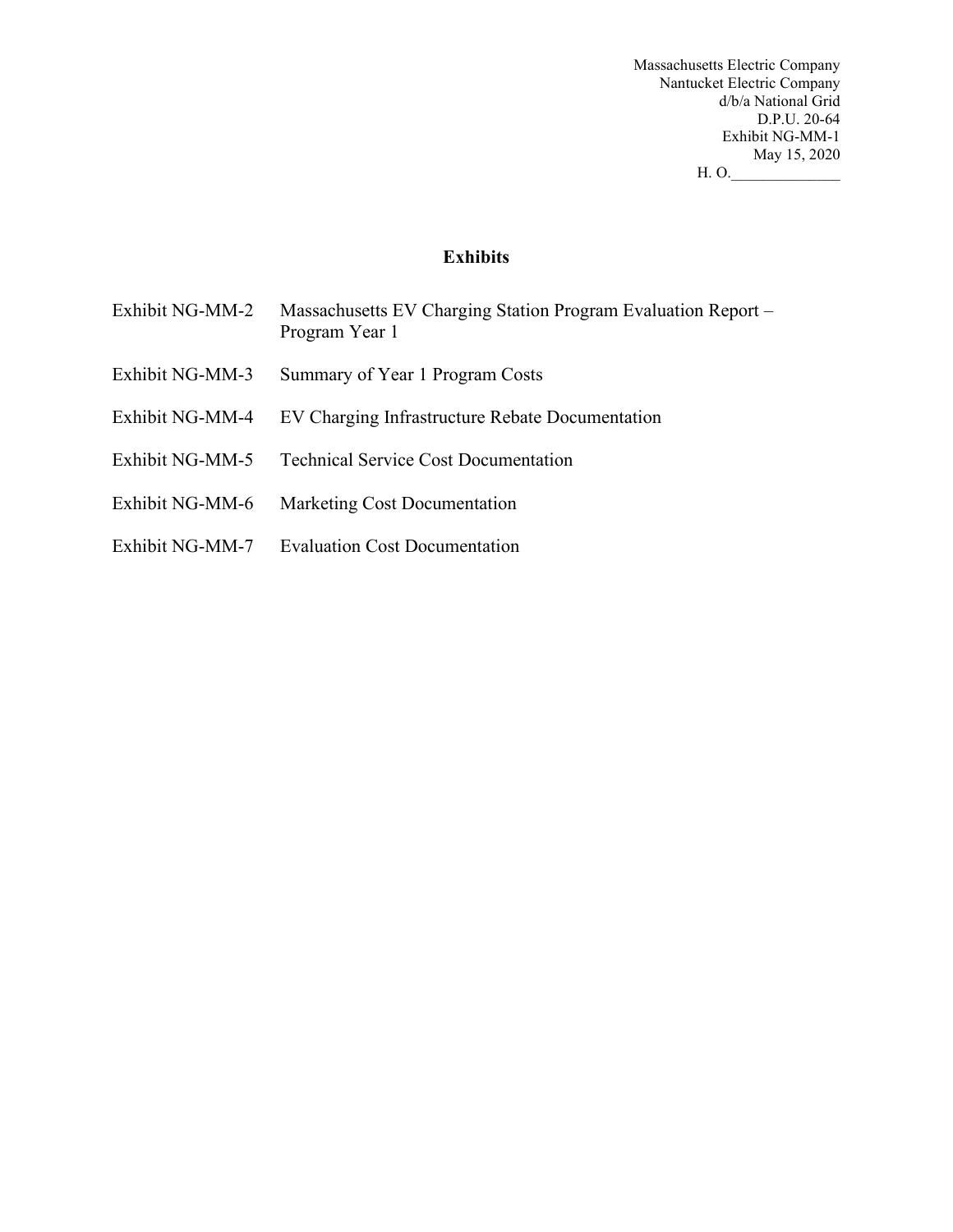Massachusetts Electric Company Nantucket Electric Company d/b/a National Grid D.P.U. 20-64 Exhibit NG-MM-1 May 15, 2020 Page 1 of 34  $H.O.$ 

# **I. Introduction and Qualifications of May Moy**

#### **Q. Please state your name and business address.**

A. My name is May Moy. My business address is 40 Sylvan Road, Waltham, MA 02451.

#### **Q. By whom are you employed and in what position?**

 A. I am the Manager of New England (NE) Product Implementation for National Grid USA Service Company, Inc. ("NGSC"), where I provide services to Massachusetts Electric Company ("Mass. Electric") and Nantucket Electric Company ("Nantucket") each d/b/a National Grid (together, the "Company").

### **Q. Please provide a brief summary of your educational and professional background.**

 A. In 1988, I earned a Bachelor of Science degree in Industrial Engineering from Northeastern University. I started my career at GTE Government Systems as an Operations Cost Estimator after graduation. In 1993, I joined Boston Gas Company in Boston, MA, where I worked as a Marketing Analyst, Marketing Development Analyst and a Load Management Analyst. During this time, I earned my MBA at Bentley University. In 1996, I joined AllEnergy Marketing Company where I worked as an Energy Analyst. In 1998, I landed a dual-role position as a Financial Analyst/Quality Control Manager at a start-up called ServiceEdge, which was acquired by Keyspan. At Keyspan, which was later acquired by National Grid, I became a Finance Manager at Keyspan Home Energy Services. Since then, I have held various positions at National Grid, including Lead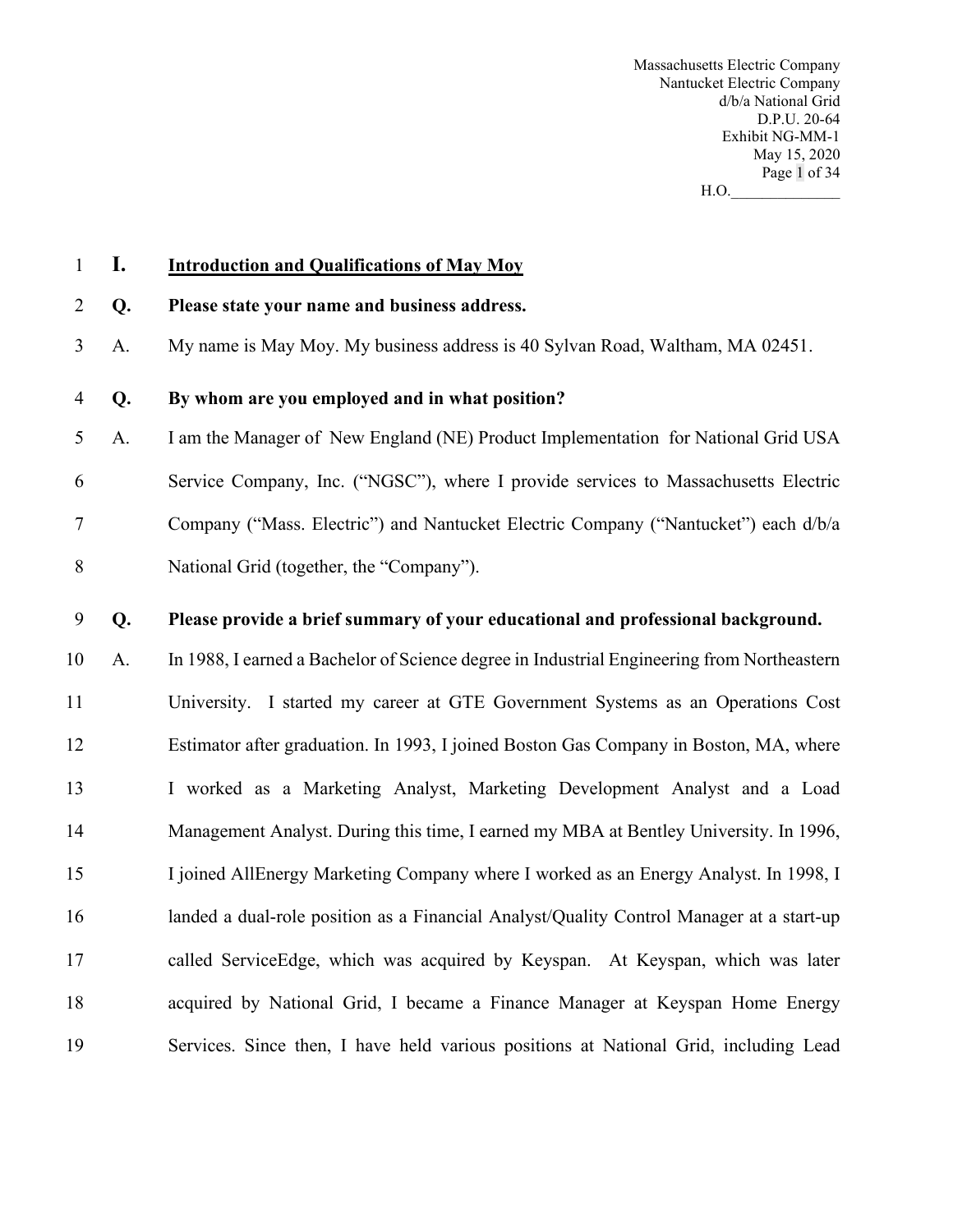Massachusetts Electric Company Nantucket Electric Company d/b/a National Grid D.P.U. 20-64 Exhibit NG-MM-1 May 15, 2020 Page 2 of 34  $H.O.$ 

| $\mathbf{1}$        |    | Program Manager, Manager of Partnerships & Joint Ventures, and Manager of Customer                       |
|---------------------|----|----------------------------------------------------------------------------------------------------------|
| $\overline{2}$      |    | Experience & Innovation.                                                                                 |
| 3<br>$\overline{4}$ | Q. | Have you previously testified before the Massachusetts Department of Public Utilities<br>("Department")? |
| 5                   | A. | No, I have never testified before the Department.                                                        |
| 6                   | П. | <b>Purpose of Testimony</b>                                                                              |
| 7                   | Q. | What is the purpose of your testimony?                                                                   |
| 8                   | A. | The purpose of my testimony, in conjunction with the joint testimony submitted by Ms.                    |
| 9                   |    | Mindy Rosen and Ms. Amy Solomon, is to support the recovery of costs associated with                     |
| 10                  |    | implementation of the Company's Phase I EV Program (the "Program") and to document                       |
| 11                  |    | the Company's actual operation and maintenance ("O&M") costs incurred while                              |
| 12                  |    | implementing the Program from January 1, 2019 through December 31, 2019. My                              |
| 13                  |    | testimony presents the Company's calculation of five cost components that comprise the                   |
| 14                  |    | Company's Program rate recovery proposal including: (1) incremental employee costs;                      |
| 15                  |    | (2) EV charging infrastructure project rebate costs; (3) technical service costs;                        |
| 16                  |    | (4) marketing costs; and (5) evaluation costs. In addition, the Company is providing an                  |
| 17                  |    | update on its progress to date in reaching the Program's overall goal of supporting the                  |
| 18                  |    | Commonwealth's clean energy and climate goals by installing 680 charging stations in its                 |
| 19                  |    | electric service territory as approved in the Department's Order in D.P.U. 17-13, dated                  |
| 20                  |    | September 10, 2018 (the "Order").                                                                        |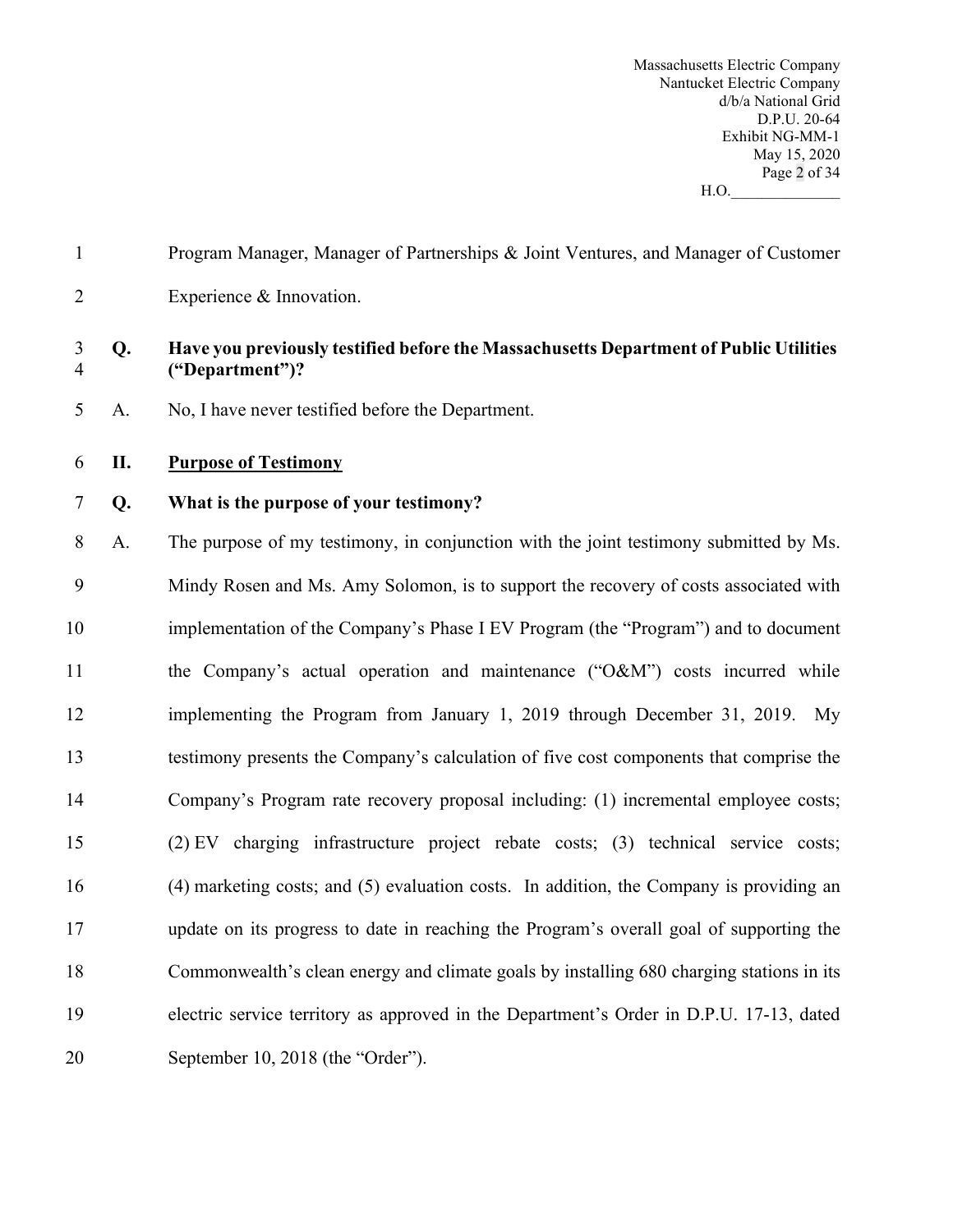Massachusetts Electric Company Nantucket Electric Company d/b/a National Grid D.P.U. 20-64 Exhibit NG-MM-1 May 15, 2020 Page 3 of 34 H.O.\_\_\_\_\_\_\_\_\_\_\_\_\_\_

| $\mathbf{1}$ | Ш. | <b>Overview of the Program</b>                                                               |  |  |  |
|--------------|----|----------------------------------------------------------------------------------------------|--|--|--|
| 2            | Q. | Please describe the management structure of the Program.                                     |  |  |  |
| 3            | A. | Consistent with the Order, the Program is managed through a program management office        |  |  |  |
| 4            |    | that is comprised of the following positions that amount to approximately 5.5 full-time      |  |  |  |
| 5            |    | equivalent ("FTE") positions:                                                                |  |  |  |
| 6            |    | Myself and one other implementation manager                                                  |  |  |  |
| 7            |    | 3 program managers                                                                           |  |  |  |
| 8            |    | 3 support analysts                                                                           |  |  |  |
| 9            |    | 1 marketing analyst; and<br>$\bullet$                                                        |  |  |  |
| 10           |    | 1 evaluation Analyst.<br>$\bullet$                                                           |  |  |  |
| 11           |    | Please refer to the Joint Pre-filed Direct Testimony of Amy F. Solomon and Mindy Rosen       |  |  |  |
| 12           |    | and their Exhibit NG-3 for a detailed calculation of the incremental labor costs included in |  |  |  |
| 13           |    | this filing.                                                                                 |  |  |  |
| 14           | Q. | Please describe the Company's organizational structure for EV programs.                      |  |  |  |
| 15           | A. | The program management office for the EV Phase I and II Programs is based within the         |  |  |  |
| 16           |    | Company's Customer organizational structure.<br>Similar to the Company's energy              |  |  |  |
| 17           |    | efficiency programs, the EV Program team is organized in a vertical manner to leverage       |  |  |  |
| 18           |    | the expertise and skill sets of each group to manage and implement the EV Programs. The      |  |  |  |
| 19           |    | two groups that work on EV Programs are: 1) the Product Growth Transportation Team,          |  |  |  |
| 20           |    | and 2) the Product Implementation Team. The Product Growth Transportation Team is            |  |  |  |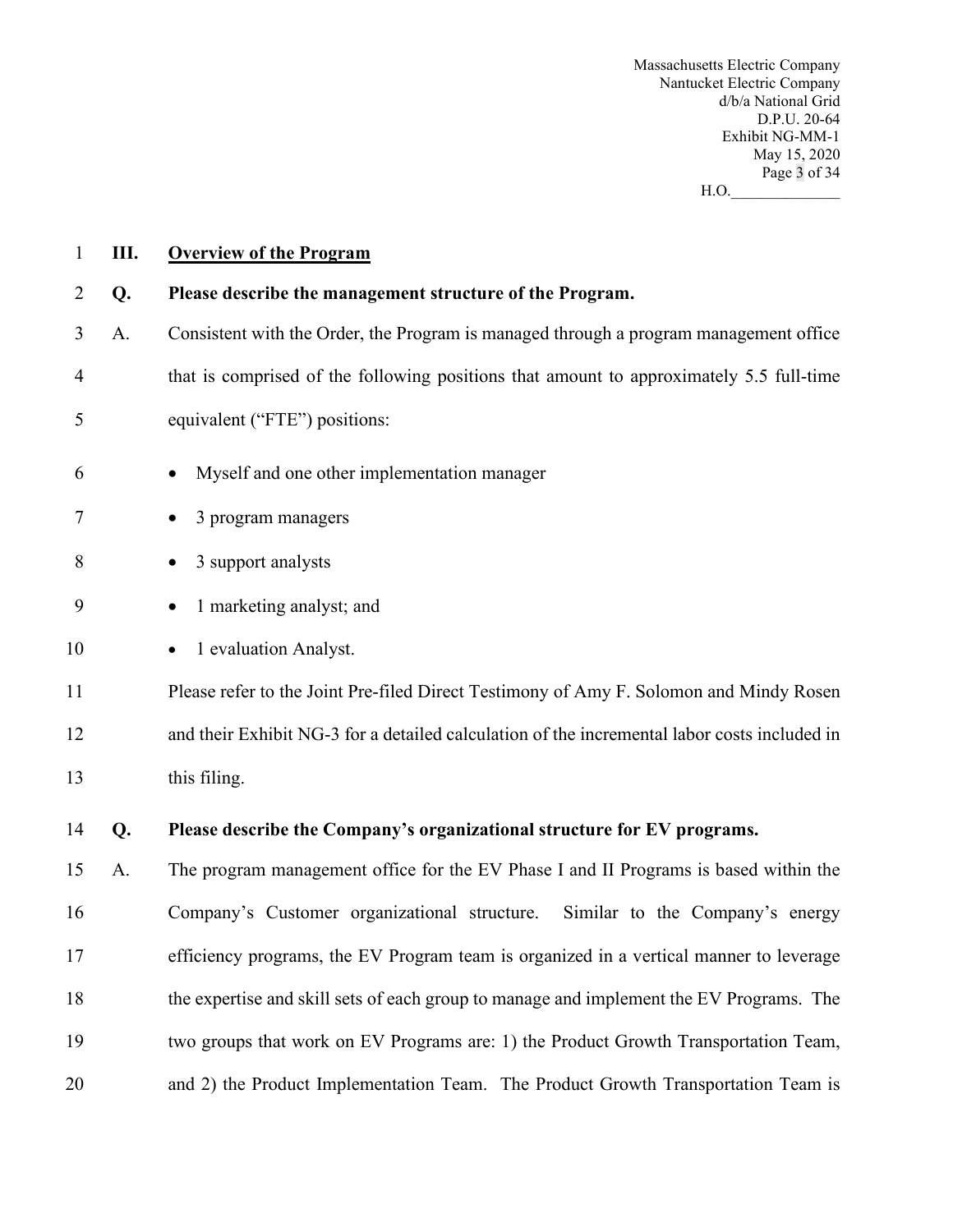Massachusetts Electric Company Nantucket Electric Company d/b/a National Grid D.P.U. 20-64 Exhibit NG-MM-1 May 15, 2020 Page 4 of 34 H.O.\_\_\_\_\_\_\_\_\_\_\_\_\_\_

| $\mathbf{1}$   |    | responsible for developing new clean transportation products and strategy. The Product      |
|----------------|----|---------------------------------------------------------------------------------------------|
| $\overline{2}$ |    | Growth Transportation Team then transitions the programs to the Product Implementation      |
| 3              |    | Team. The Product Implementation Team is responsible for the implementation of the EV       |
| $\overline{4}$ |    | Programs and other clean energy programs.                                                   |
| 5              | Q. | Can you please describe the key elements of the Program as approved in the Order?           |
| 6              | A. | The Order approved the following elements for the Program:                                  |
| $\tau$         |    | Charging Station Program. The charging station program provides for incentives<br>$\bullet$ |
| 8              |    | for the installation of Level 2 and direct current fast charging ("DCFC") charging          |
| 9              |    | stations at business customers' facilities. Customer incentives are intended to fund        |
| 10             |    | 100% of the make ready costs that includes electrical infrastructure costs to power         |
| 11             |    | Level 2 and DCFC stations and up to 100% of the Level 2 electric vehicle supply             |
| 12             |    | equipment ("EVSE") (or charging station) rebates. In the Order, the Department              |
| 13             |    | directed the Company to prioritize the installation of publicly accessible Level 2          |
| 14             |    | charging stations. In addition, the Department directed the Company to establish a          |
| 15             |    | target to ensure that 10% of the charging station sites are located in environmental        |
| 16             |    | justice communities.                                                                        |
| 17             |    | Marketing. The marketing plan provides for the implementation of a marketing                |
| 18             |    | communication and outreach plan to business customers willing to host charging              |
| 19             |    | infrastructure ("Site Hosts").                                                              |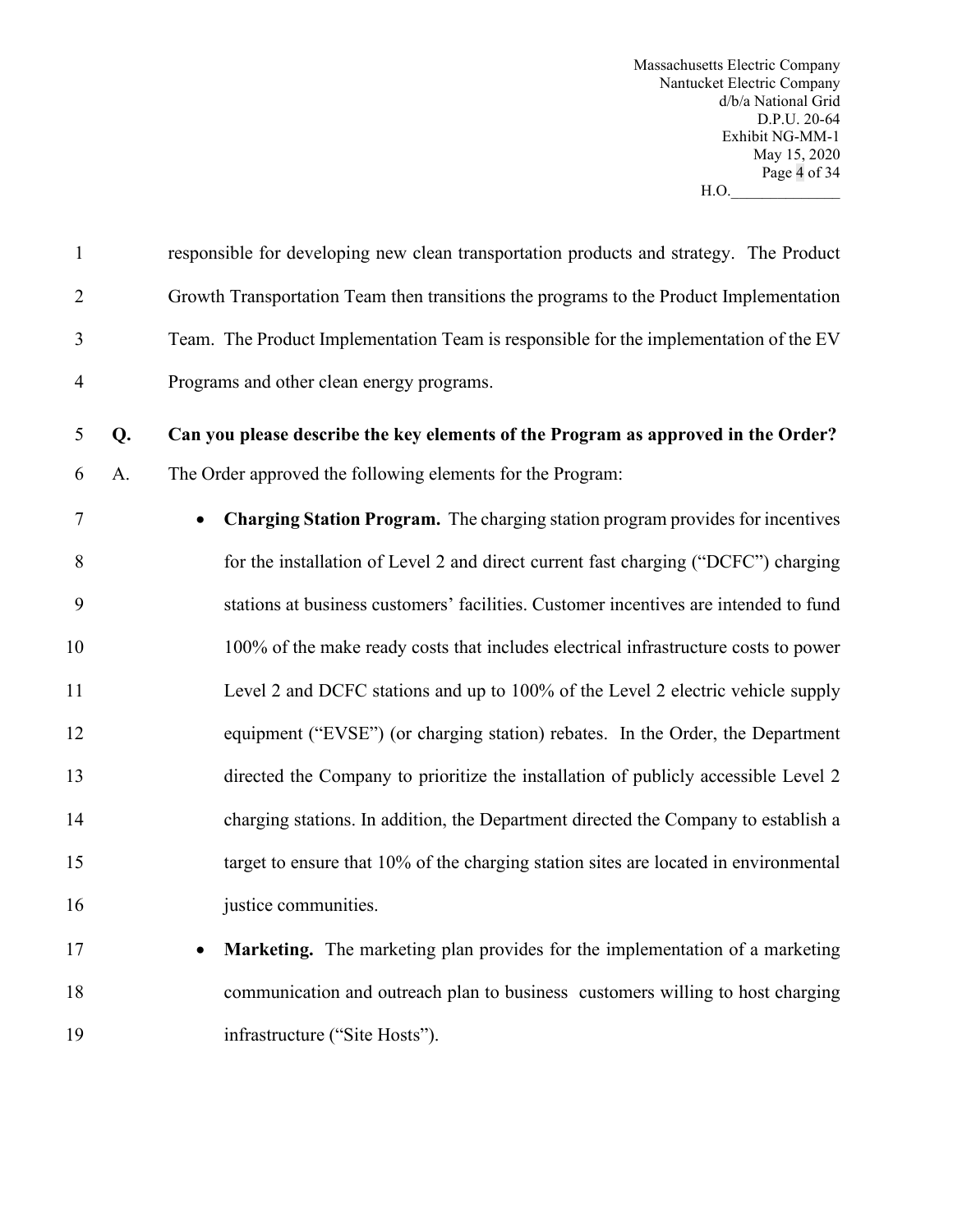Massachusetts Electric Company Nantucket Electric Company d/b/a National Grid D.P.U. 20-64 Exhibit NG-MM-1 May 15, 2020 Page 5 of 34  $H.O.$ 

- **Performance Incentive**. The Company is allowed to earn a \$1 million performance incentive if 680 stations are activated or committed before the end of the third year of the Phase I EV Program with all stations activated no later than the end of the fifth year. The performance incentive has a minimum threshold of 510 stations (75% x 680), which allows the Company to earn \$0.75 million and a maximum threshold of 850 stations (125% x 680), which allows the Company to earn \$1.25 million. • **Evaluation.** The evaluation plan provides for (1) periodic studies of a broad sample of residential customers; (2) pre- and post-surveys of residents and site host employees; (3) surveys or interviews of participating and non-participating sites; 11 and (4) analysis of Program data. • **Research & Development ("R&D")**. A research and development plan provides for the collection and analysis of data from the sites developed through the Program and the research of potential demand response Program designs.
- 

**IV. Implementation of the Program**

### **Q. When did National Grid begin implementing the Program?**

 A. The Company began implementing the Program in Q4 2018 with implementation tasks ranging from the training of the sales staff, development of the Program application form, and promotion to vendors and business customers such as at the Company's Energy Solutions Summit on October 25, 2018. This work was primarily coordinated by an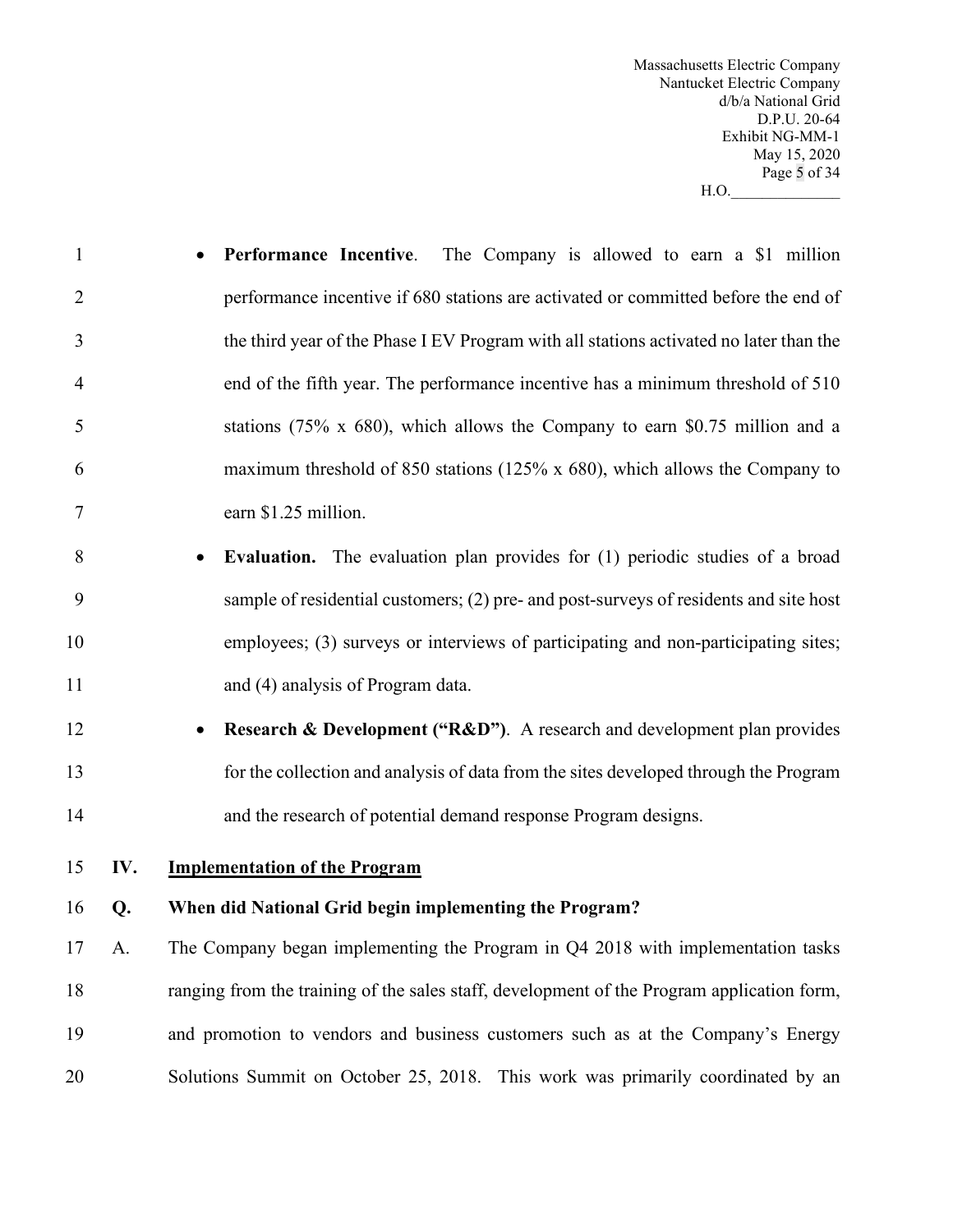Massachusetts Electric Company Nantucket Electric Company d/b/a National Grid D.P.U. 20-64 Exhibit NG-MM-1 May 15, 2020 Page 6 of 34 H.O.\_\_\_\_\_\_\_\_\_\_\_\_\_\_

| $\mathbf{1}$        |    | employee whose position is not incremental to serve the Program and, therefore, the                     |
|---------------------|----|---------------------------------------------------------------------------------------------------------|
| $\overline{2}$      |    | Company is not seeking recovery for this employee's costs in this filing.                               |
| 3<br>$\overline{4}$ | Q. | Please provide a summary of the Company's progress in 2019 implementing the<br><b>Program elements?</b> |
| 5                   | A. | The Company has implemented, or is in the process of implementing, all elements of the                  |
| 6                   |    | Program approved in the Order including the following:                                                  |
| 7<br>$8\,$          |    | <b>Charging Station Program and Public Accessibility</b><br>$\bullet$                                   |
| 9                   |    | Station Installation. A total of 108 charging stations were installed and                               |
| 10                  |    | activated at 52 different sites: 107 are Level 2 stations and one is a DCFC                             |
| 11                  |    | station. As part of the Program design, the Company has prioritized the                                 |
| 12                  |    | installation of Level 2 stations at publicly accessible locations. As reported                          |
| 13                  |    | in the Evaluation Report (attached hereto as Exhibit NG-MM-2), as of                                    |
| 14                  |    | December 31, 2019, 63% (68 of the 108 activated stations) were installed                                |
| 15                  |    | at public parking areas and classified as publicly accessible. The Evaluation                           |
| 16                  |    | Report further found that "The Charging Program is succeeding in                                        |
| 17                  |    | incentivizing publicly accessible stations" (Exh. NG-MM-2, at 48).                                      |
| 18                  |    | <b>Increasing Customers Choices.</b> By continuously reviewing and certifying                           |
| 19                  |    | EVSE manufacturers' equipment, the Company increased the range of                                       |
| 20                  |    | eligible Level 2 and DCFC EVSE for the Program available to customers                                   |
| 21                  |    | throughout 2019. In addition, the Company has provided several trainings                                |
| 22                  |    | to EVSE installation vendors about the benefits of the Program.                                         |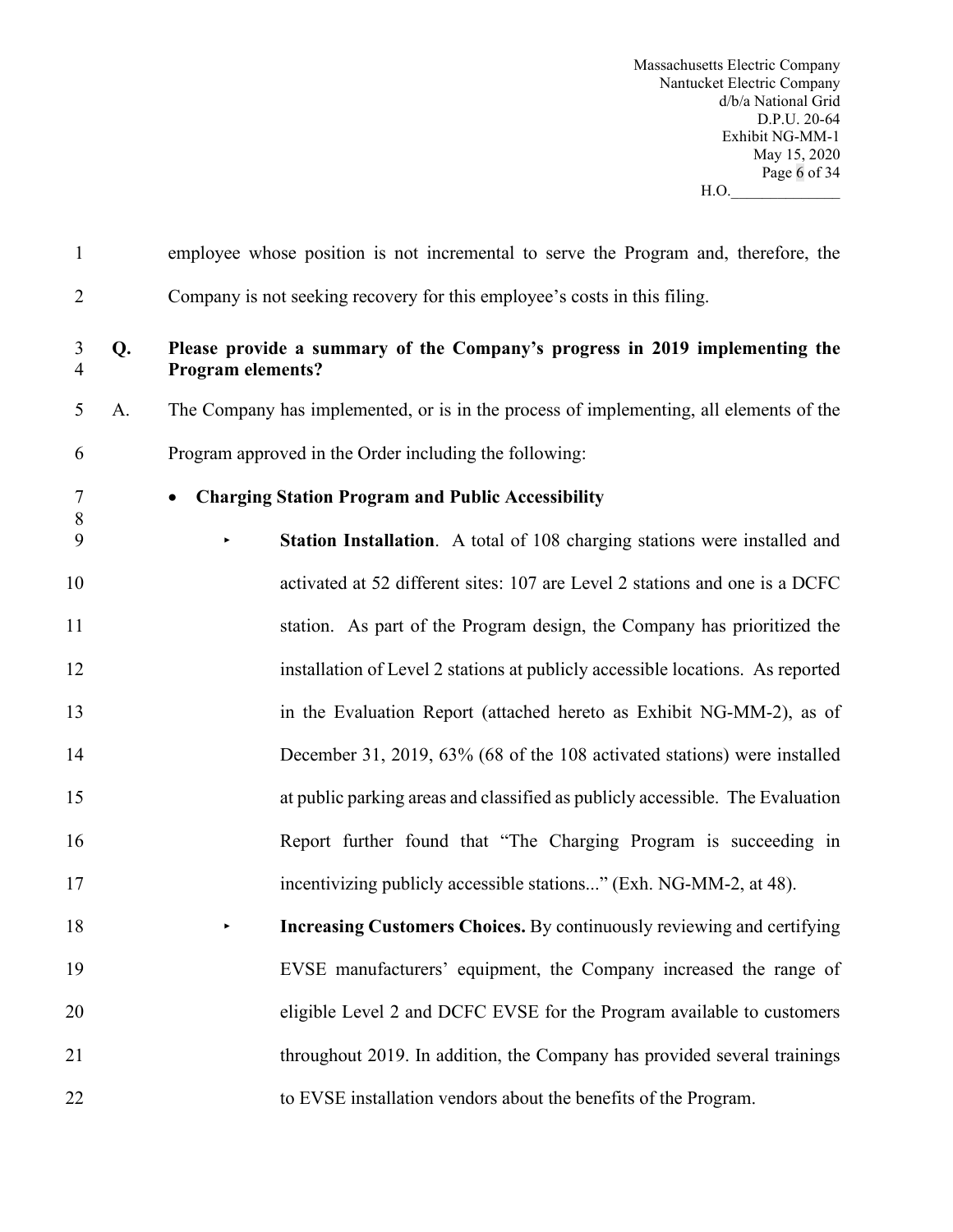Massachusetts Electric Company Nantucket Electric Company d/b/a National Grid D.P.U. 20-64 Exhibit NG-MM-1 May 15, 2020 Page 7 of 34  $H.O.$ 

 **‣ Program Management.** The Company implemented a project tracking system to record Program progress and costs. In addition, it established processes for reviewing applications including quotes for charging station installation and EVSE costs, use of a third-party to review project costs when needed, committing Program funds to customers' projects, certifying that stations are publicly-accessible, post-inspection procedures and required documentation including final invoices. The Company also established processes and procedures for processing payments through internal groups and working with its internal distribution engineering teams when estimates are needed for new service as well as processing of easement requirements. The Company also implemented a process for tracking program performance against the Company's Program goals. In order to collaborate on strategies to ensure continued Program success, performance tracking of the sales and implementation teams was incorporated into the existing monthly Program review meetings with internal cross-functional teams to share progress updates and challenges. • **Marketing, Training and Outreach**  

 **‣ Marketing & Training.** The Company promoted the Program by employing the Company's sales staff in face-to-face meetings, webinars, and social and print media marketing campaigns targeted at potential Site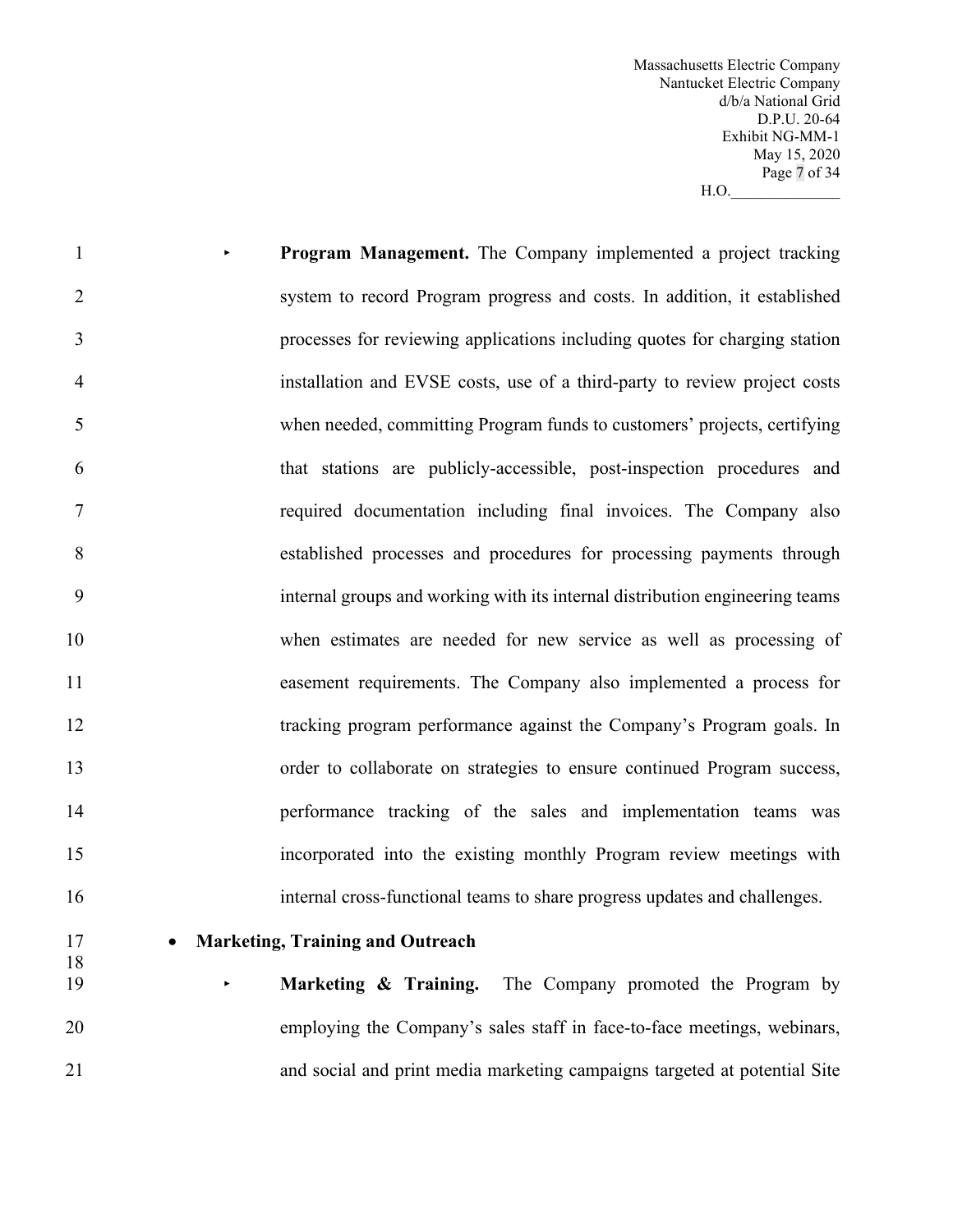Massachusetts Electric Company Nantucket Electric Company d/b/a National Grid D.P.U. 20-64 Exhibit NG-MM-1 May 15, 2020 Page 8 of 34  $H.O.$   $\qquad \qquad$ 

| $\mathbf{1}$   | Hosts for EV charging stations. This included promoting the Company's                   |
|----------------|-----------------------------------------------------------------------------------------|
| $\overline{2}$ | Program web page (www.ngrid.com/ma-evcharging) containing marketing                     |
| 3              | materials, application forms, EVSE eligible equipment list, and links to the            |
| $\overline{4}$ | Massachusetts Electric Vehicle Incentive Program ("MassEVIP"). The                      |
| 5              | Product Implementation Team provided continuous training to the internal                |
| 6              | sales team, while also providing opportunities to meet with EVSE vendors                |
| 7              | to learn more about the functionality and associated benefits of EV charging            |
| 8              | stations.                                                                               |
| 9              | Stakeholder Engagement: The Company has continued to meet with<br>$\blacktriangleright$ |
| 10             | external parties including low-income stakeholders, state agencies                      |
| 11             | including the Massachusetts Department of Environmental Protection                      |
| 12             | ("DEP") responsible for administering the MassEVIP program and                          |
| 13             | representatives from the Massachusetts Department of Energy Resources                   |
| 14             | ("DOER") Leading by Example Program. In addition, the Company in                        |
| 15             | collaboration with Eversource sponsored quarterly meetings organized by                 |
| 16             | Advanced Energy Group to focus on addressing EV infrastructure barriers.                |
| 17             | <b>PIM</b>                                                                              |
| 18<br>19       | The Company anticipates meeting, at a minimum, the threshold of 510 activated (or       |
| 20             | committed) stations by the end of the Program's third year with all stations activated  |
|                |                                                                                         |

no later than the end of the fifth year.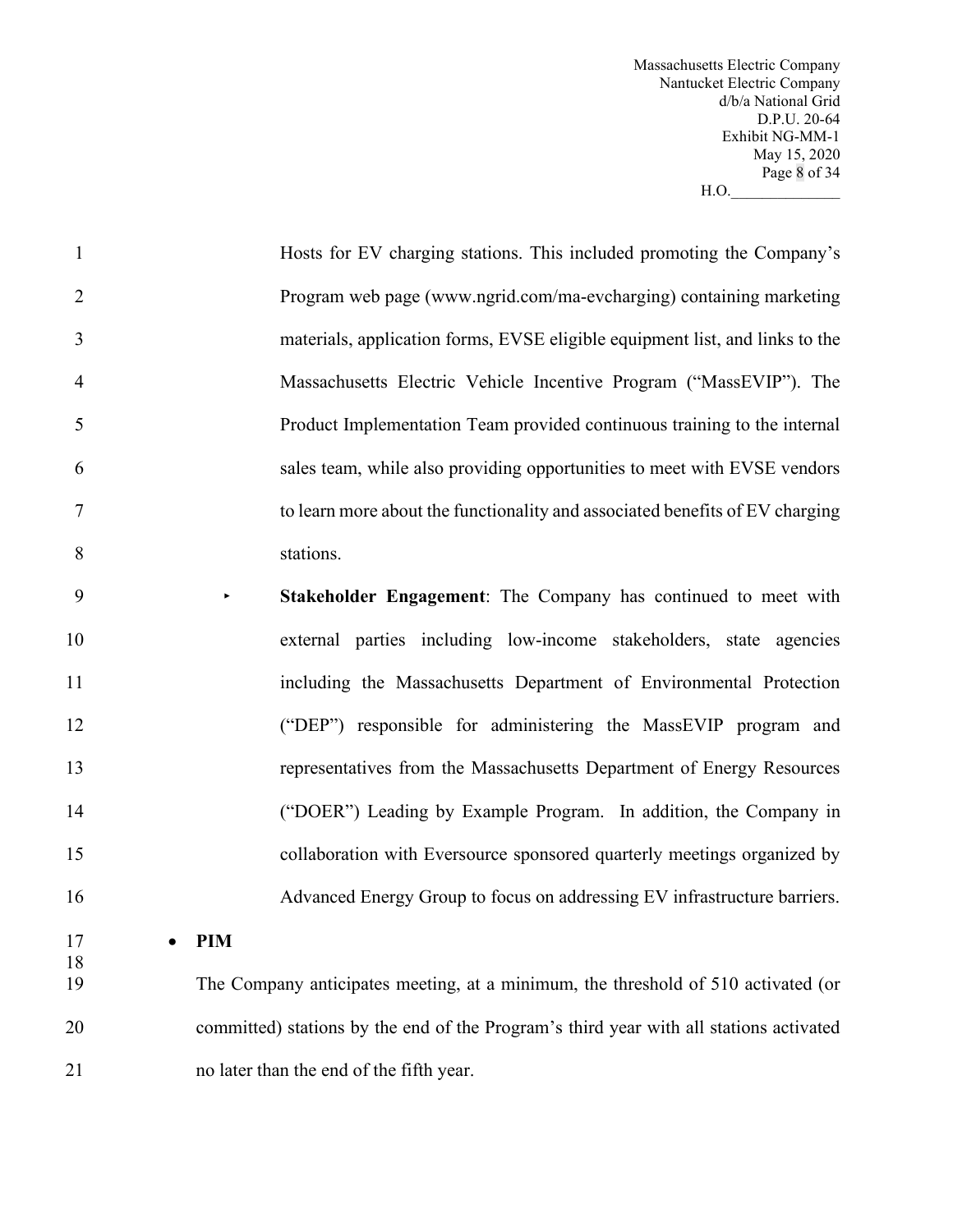Massachusetts Electric Company Nantucket Electric Company d/b/a National Grid D.P.U. 20-64 Exhibit NG-MM-1 May 15, 2020 Page 9 of 34 H.O.\_\_\_\_\_\_\_\_\_\_\_\_\_\_

| $\mathbf{1}$<br>$\overline{2}$ | Evaluation<br>$\bullet$                                                                  |
|--------------------------------|------------------------------------------------------------------------------------------|
| 3                              | The Company is evaluating the Program on a regular basis to monitor the Company's        |
| 4                              | success meeting Program goals. As noted previously, the Company's Evaluation             |
| 5                              | Report for the first year of the Program is provided as Exhibit NG-MM-2.                 |
| 6                              | R&D<br>$\bullet$                                                                         |
| 7<br>8                         | The Company is not seeking cost recovery in PY1 for the R&D plan because the             |
| 9                              | Company planned for the R&D work to begin in PY2 to allow for charging stations to       |
| 10                             | be installed and utilized in PY1. The following is summary of the R&D plan               |
| 11                             | components originally filed by the Company:                                              |
| 12                             | Analysis of EVSE site host data. In PY1, Site Hosts' EVSE utilization data was           |
| 13                             | analyzed as part of the evaluation work completed by ERS. (See Section 4.4.3)            |
| 14                             | of Exhibit NG-MM-2). In PY2, the Company plans to use this analysis to                   |
| 15                             | assess potential future electric system impacts of EV charging.                          |
| 16                             | Demand Response. In PY2, the Company will research potential demand<br>п                 |
| 17                             | response program designs through both direct communications with the                     |
| 18                             | charging stations and via the vehicles' onboard telematics.                              |
|                                |                                                                                          |
| 19                             | In PY2, the Company plans to review the current state of demand response programs being  |
| 20                             | delivered by the Massachusetts Program Administrators through the energy efficiency      |
| 21                             | programs to assess whether additional research funded through the Program is needed. The |
| 22                             | Company plans to summarize its review and conclusions in its PY2 cost recovery filing.   |
|                                |                                                                                          |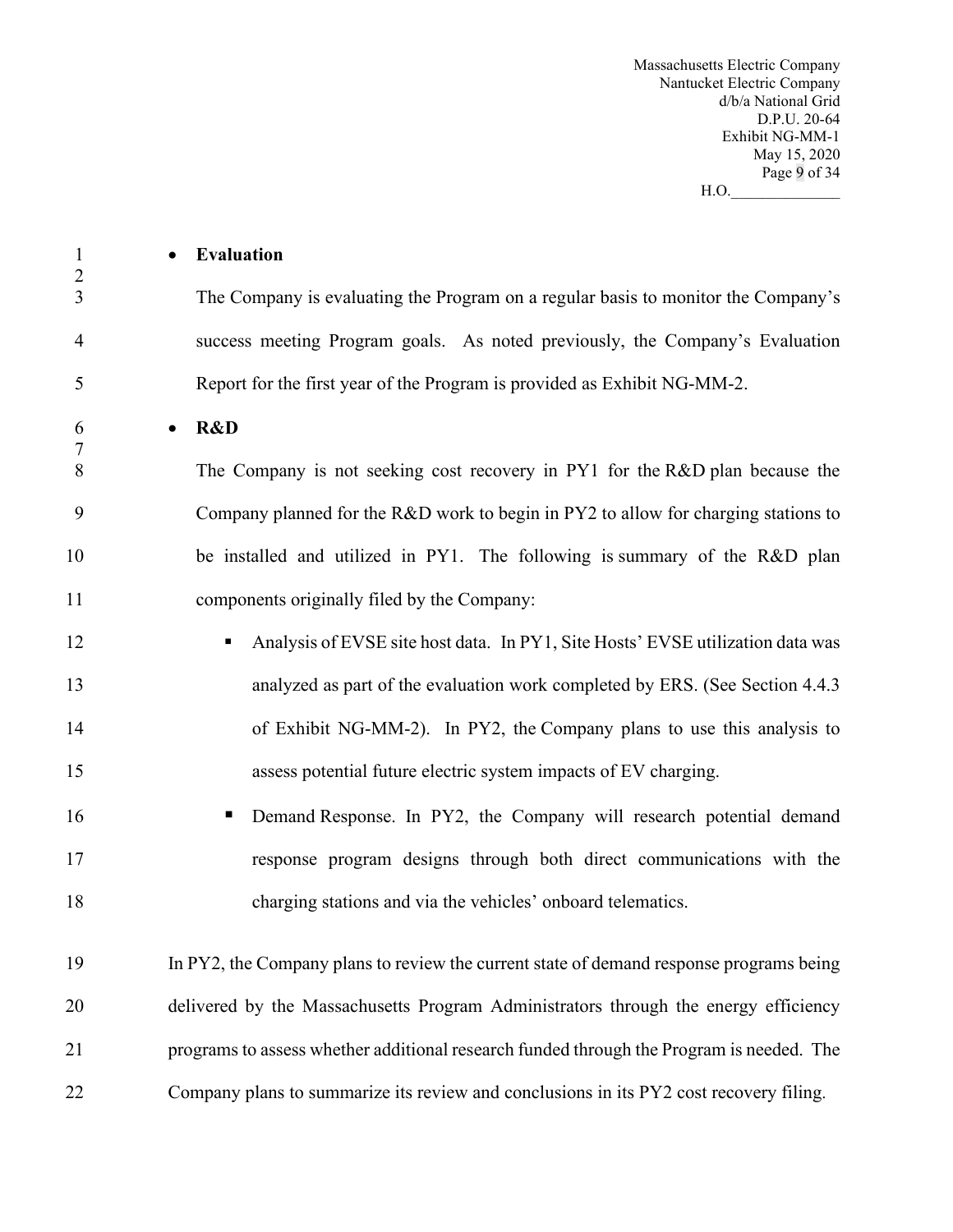Massachusetts Electric Company Nantucket Electric Company d/b/a National Grid D.P.U. 20-64 Exhibit NG-MM-1 May 15, 2020 Page 10 of 34  $H.O.$   $\qquad \qquad \tilde{C} =$ 

| $\mathbf{1}$<br>$\frac{2}{3}$ | Q. | Please describe the Company's progress on its target to ensure that 10% of Level 2<br>sites are located in disadvantaged communities. |  |
|-------------------------------|----|---------------------------------------------------------------------------------------------------------------------------------------|--|
| $\overline{4}$                | A. | As of December 31, 2019, based on the analysis in the PY1 Evaluation Report, the                                                      |  |
| 5                             |    | Company had exceeded its target of 10% of the Level 2 sites being located in disadvantaged                                            |  |
| 6                             |    | communities with 27% being located in communities meeting two or more of the                                                          |  |
| 7                             |    | environmental justice criteria.                                                                                                       |  |
| $8\phantom{.}$<br>9           | Q. | Please provide a summary of the Program costs and rebates for the 108 activated<br>stations reported in the Evaluation Report.        |  |
| 10                            | A. | Overall, the actual total costs to install and activate 108 stations was approximately \$1.7M.                                        |  |
| 11                            |    | The Program provided total rebates to Site Hosts totaling approximately \$1.4M (79%) and                                              |  |
| 12                            |    | Site Hosts funded the remaining approximately \$0.4M (21%)                                                                            |  |
| 13                            | V. | <b>First Year Observations and Lessons</b>                                                                                            |  |
| 14<br>15                      | Q. | Please summarize the Company's key observations from the first year of<br>implementing the Program.                                   |  |
| 16                            | A. | First, the Company has observed that customer outreach and education of the potential                                                 |  |
| 17                            |    | benefits of hosting sites for EV charging stations is vital to increase site host demand. In                                          |  |
| 18                            |    | addition, engagement with EVSE vendors and installers, and coordination with                                                          |  |
| 19                            |    | stakeholders, was very important to advance the goals of the Program. Finally, the                                                    |  |
| 20                            |    | Company identified barriers to charging station installations, particularly regarding                                                 |  |
| 21                            |    | challenges associated with making a business case for DCFC stations, high networking                                                  |  |
| 22                            |    | fees, and access to MUD. Each of these observations are discussed in further detail, below.                                           |  |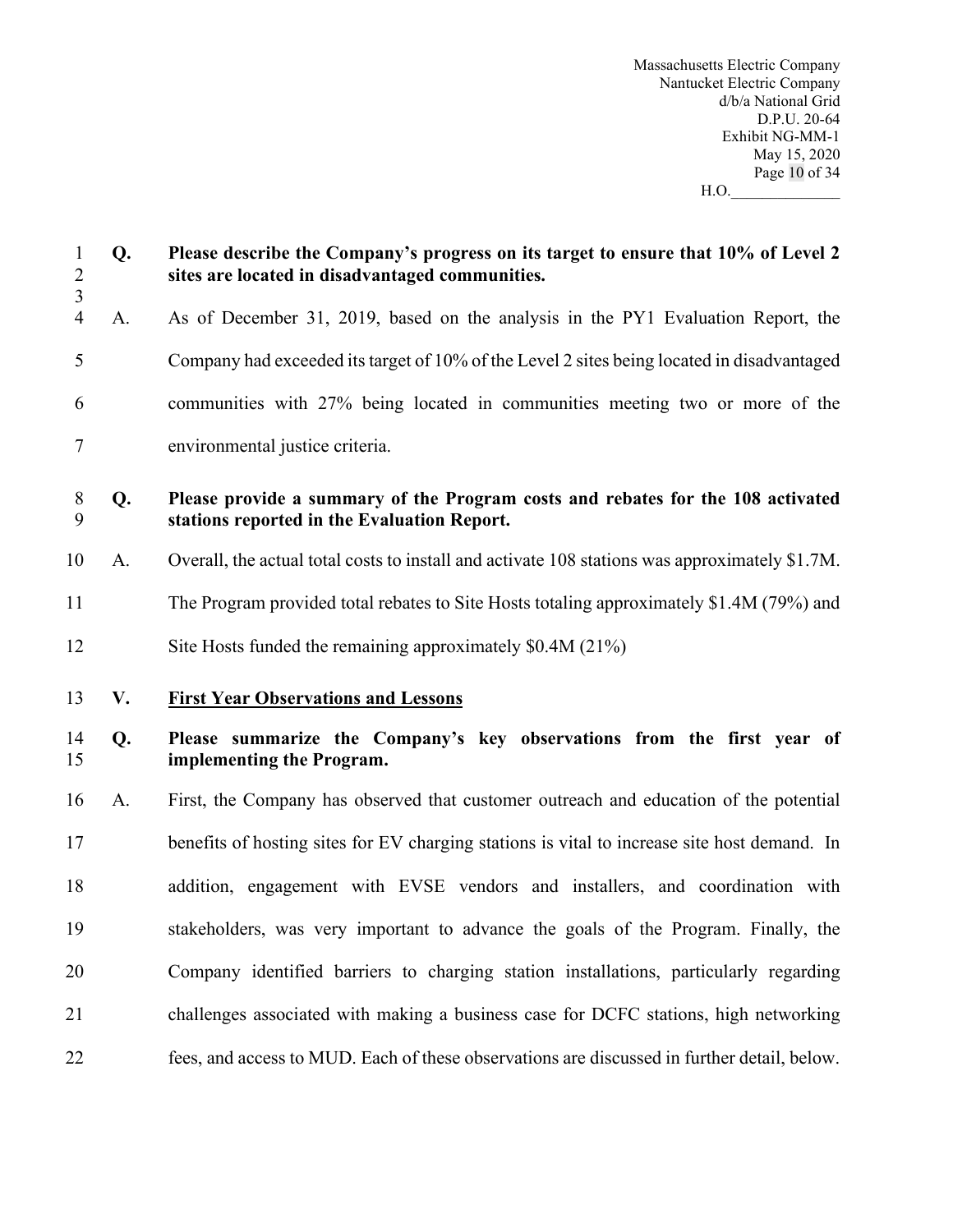Massachusetts Electric Company Nantucket Electric Company d/b/a National Grid D.P.U. 20-64 Exhibit NG-MM-1 May 15, 2020 Page 11 of 34  $H.O.$ 

#### **Q. Please summarize the Company's Outreach to Site Hosts.**

 A. Consistent with the Order, the Company promoted the Program to Site Hosts using the Company's sales staff in face-to-face meetings, webinars and social and print media marketing campaigns. The Company actively promoted the Program webpage (www.ngrid.com/ma-evcharging) containing marketing materials, application forms, EVSE eligible equipment list, and links to the MassEVIP Program. The Product Implementation Team continually trained and updated the internal sales team while also providing opportunities to meet with EVSE vendors and learn more about charging stations, their functionality, and associated benefits of EV charging stations.

 The Company has also engaged with Site Hosts through the Company's sales staff, leveraging the Company's annual Energy Summit (Fall 2018 and Fall 2019) and Municipal Summit (Spring 2019), and the Company's "Take Charge" marketing campaign. The "Take Charge" campaign promoted the Program to business customers, including demonstrating how these stations can enhance their business or property and demonstrate their leadership to the entire community. The campaign was designed to raise awareness of the Program among business customers such as property managers, workplaces, and retail owners using channels such as online and digital advertising, email campaigns, and print advertising. Business customers were empowered to "take charge" by taking the first step by visiting www.ngrid.com/takechargeprogram.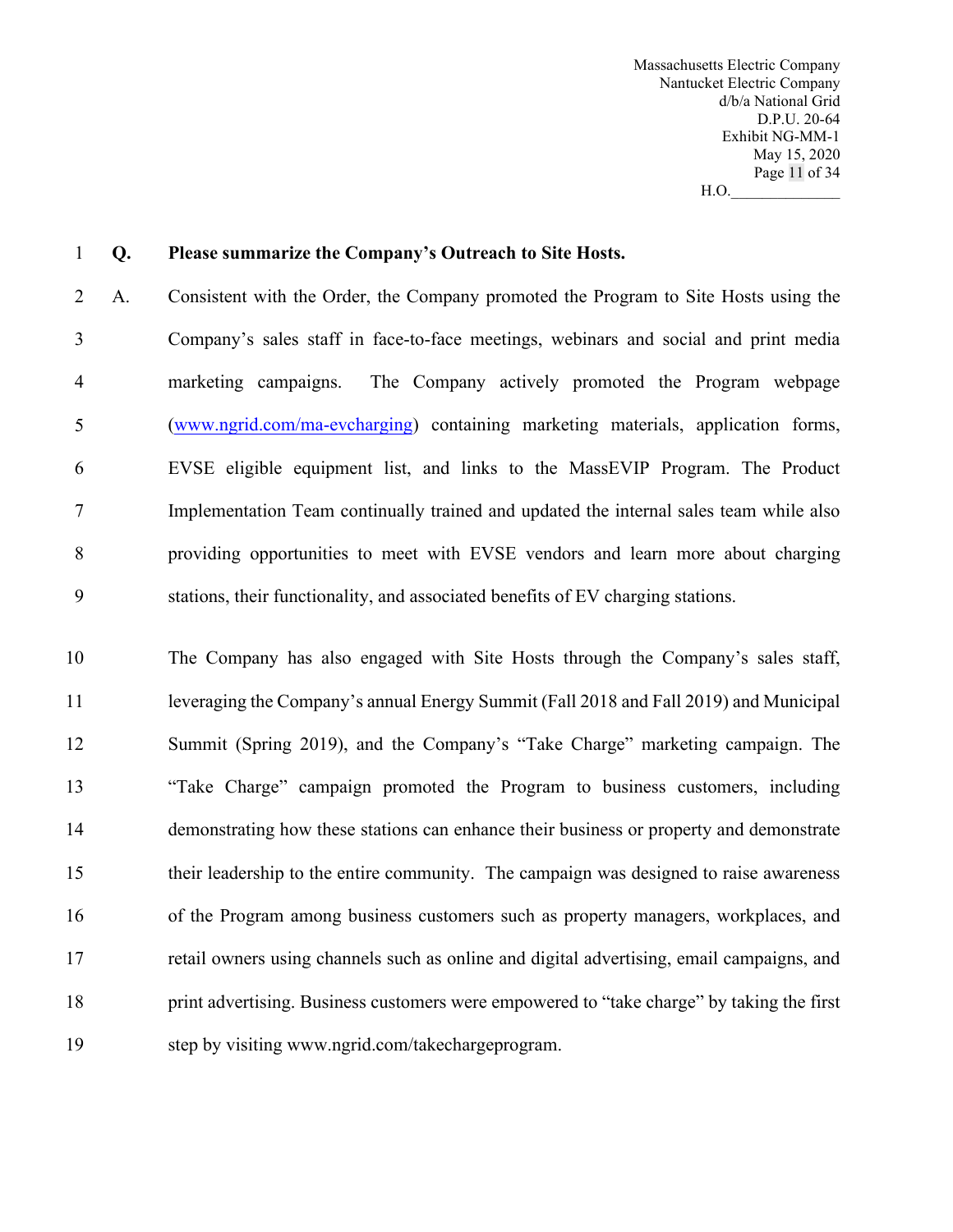Massachusetts Electric Company Nantucket Electric Company d/b/a National Grid D.P.U. 20-64 Exhibit NG-MM-1 May 15, 2020 Page 12 of 34  $H.O.$ 

 Lastly, based on feedback from its sales staff, customers and vendors to simplify the application process, the Company implemented a "prescriptive" application process for smaller projects, defined as involving four or less charging stations per site. The new prescriptive application simplifies the process by removing the hurdle of requiring upfront vendor cost estimates to determine rebate amounts. By listing pre-determined rebate amounts directly on the application, which is similar to energy efficiency prescriptive applications, the wait time for vendor cost estimates was eliminated. This resulted in a quicker turnaround period for approving applications from 1-2 weeks to 2-3 days.

# **Q. Can you please summarize the Company's engagement with EVSE Vendors and Installers?**

 A. In August 2019, the Company offered an EVSE Workshop and Trade Show to engage and provide a networking opportunity for vendors, internal sales representatives, and team members from ERS, the independent evaluators who conducted the Evaluation Study. Eight EVSE manufacturing and networking providers each provided a brief presentation (topics included the benefits of networked charging stations, EV Ecosystems, public and DCFC charging practices). This was offered in conjunction with a trade show allowing EVSE providers to display their equipment. Over 100 vendors and Company employees attended the show, resulting in a higher degree of familiarity with EVSE options, business contacts, sales opportunities and best practices.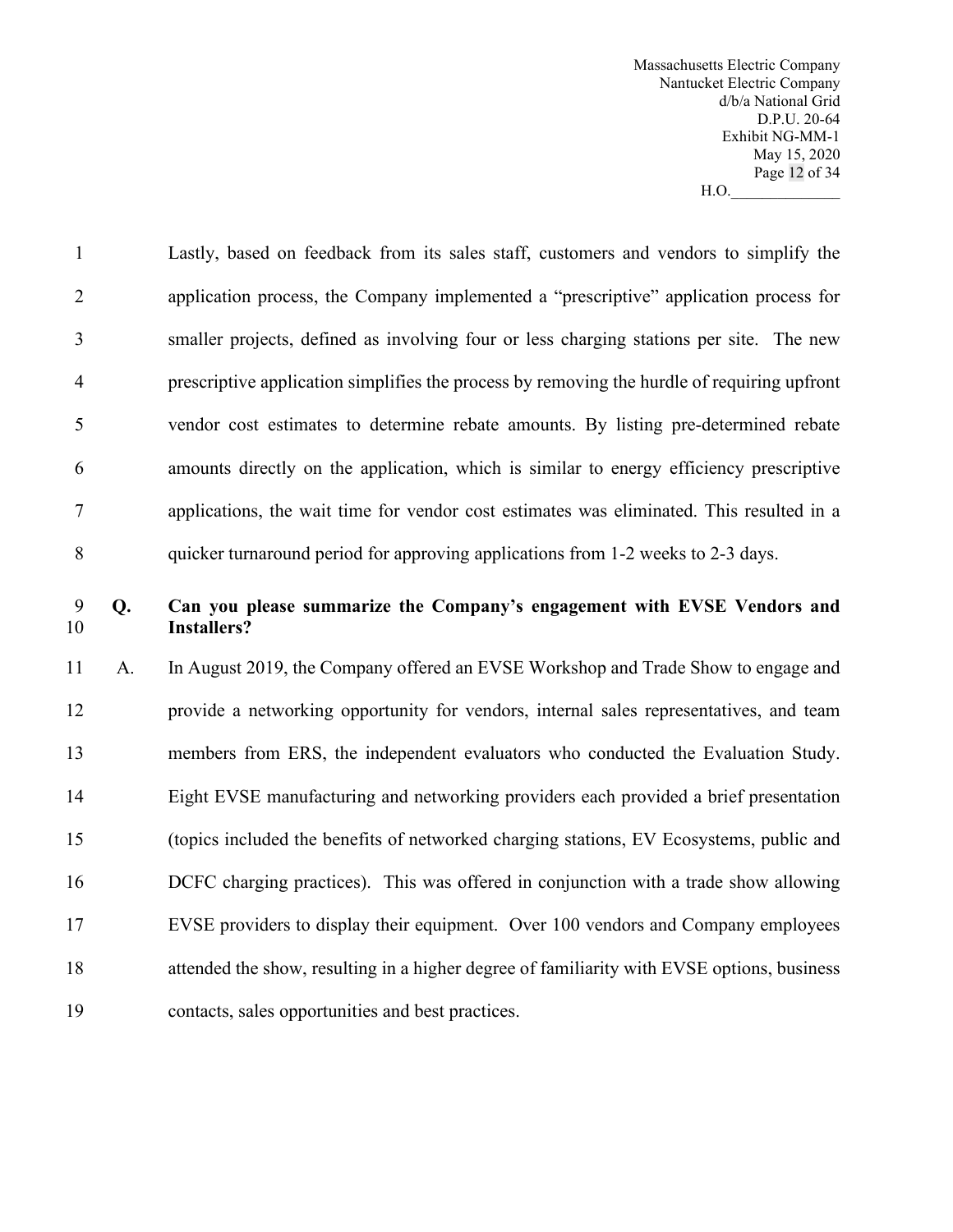Massachusetts Electric Company Nantucket Electric Company d/b/a National Grid D.P.U. 20-64 Exhibit NG-MM-1 May 15, 2020 Page 13 of 34  $H.O.$ 

|   | The Company also engaged with EVSE installation vendors, equipment distributors, and  |
|---|---------------------------------------------------------------------------------------|
| 2 | EVSE manufacturers through the Company's sales staff, leveraging the Company's annual |
| 3 | Energy Summit (Fall 2018 and Fall 2019) and Municipal Summit (Spring 2019), and the   |
| 4 | Company's "Take Charge" marketing campaign.                                           |

 In early 2020, the Company launched an Electric Vehicle Charging Station Installer ("EV CSIs") initiative, similar to initiatives offered through the Company's energy efficiency plan. The Company selected 22 vendors through a procurement process. Similar to the initiatives offered through the Company's energy efficiency plan, the benefits of leveraging a CSI network is to provide another channel, in addition to internal sales representative, to promote the economic and environmental benefits of electrification. Although customers 11 are not required to use CSI's, the CSI's can provide assistance through the process as they are trained on program policies, guidelines, EVSE functionalities, application requirements 13 and topics such as ADA guidelines. The EV Program Manager meets monthly with the EV CSIs to discuss the Program, program policies and guidelines, and to educate the vendors on EVSE through presentations by EVSE manufacturers. Topics range from ADA requirements, the work request process for new services, CSI project status and implementation, and other related EV subjects.

#### **Q. What efforts did the Company make to coordinate with EV stakeholders?**

A. The Company has collaborated with stakeholders including: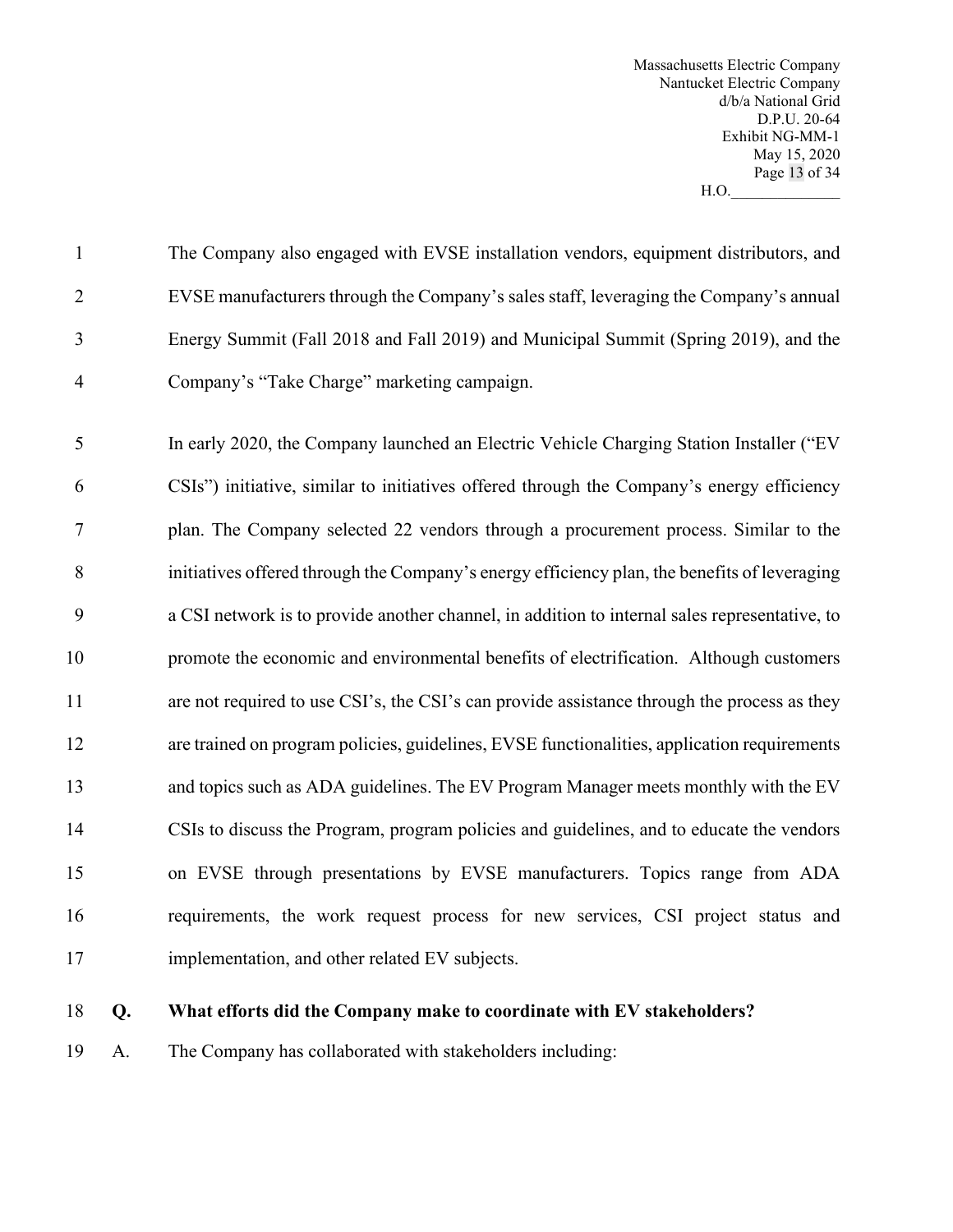Massachusetts Electric Company Nantucket Electric Company d/b/a National Grid D.P.U. 20-64 Exhibit NG-MM-1 May 15, 2020 Page 14 of 34  $H.O.$ 

- Eversource: The Company meets regularly with Eversource to discuss Program implementation barriers and opportunities to leverage resources. In addition, the Company has partnered with Eversource to jointly sponsor stakeholder engagement meetings through the Advanced Energy Group. These quarterly meetings focus on National Grid and Eversource's charging station infrastructure programs, barriers for cities and towns and driving adoption of charging stations in multi-unit dwellings and retail locations. In collaboration with Eversource and the MassEVIP implementation team, the Company provided a training and follow up webinar for vendors at the 2019 and 2020 MassSave Vendor Open House in Worcester.
- Low and Moderate Income ("LMI") Stakeholders: The Company has met with LMI stakeholders (including National Consumer Law Center ("NCLC") and Low Income Energy Affordability Network ("LEAN") and the DOER to identify potential electric vehicle and charging station opportunities. The Company's support of E4thefuture's attempt to start a car-share program for residents in Worcester's CDC South region came from this meeting. While the car-share program ultimately was unable to proceed due to high insurance costs for the vehicles, a charging station was installed in Worcester's CDC South area 19 for public use.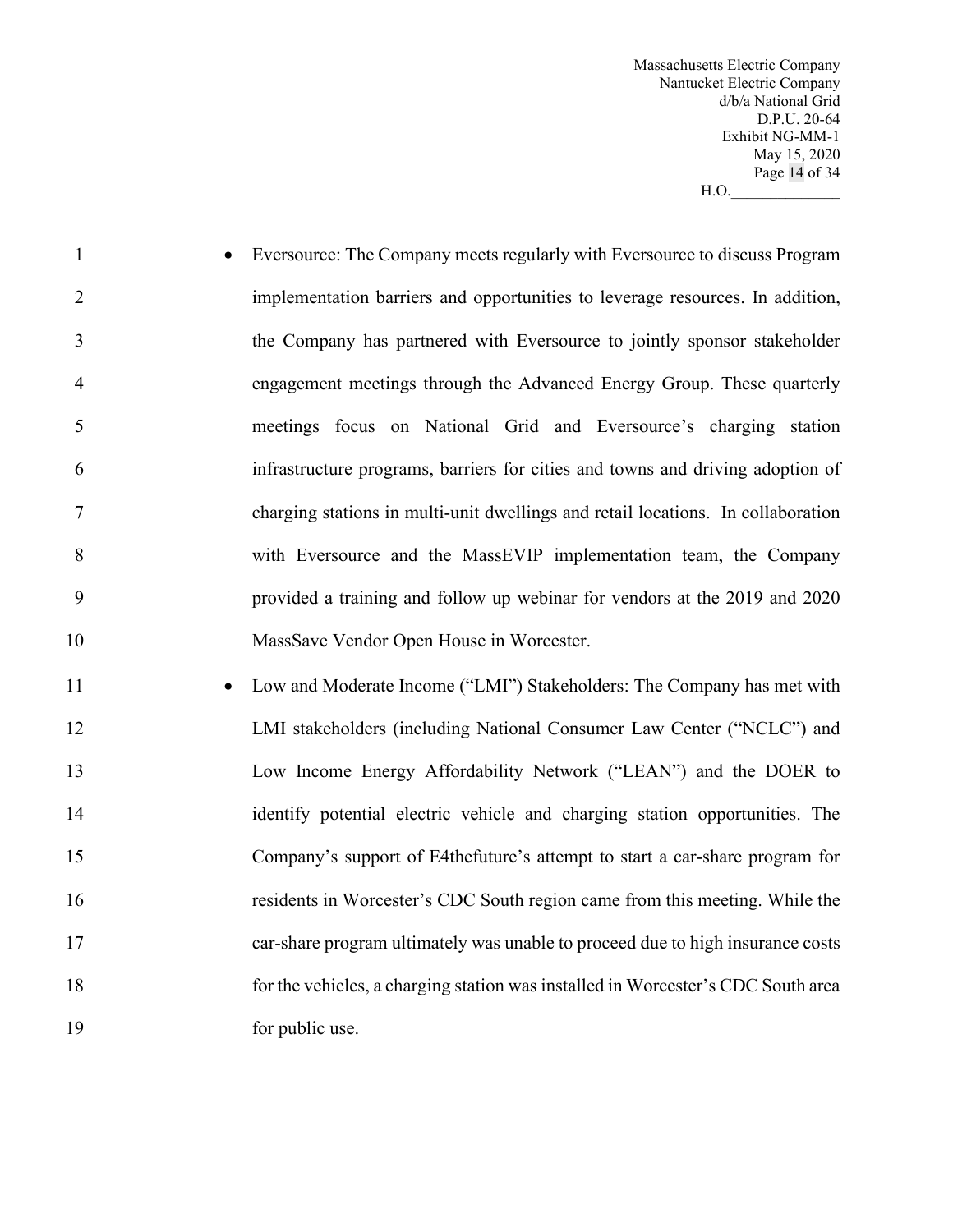Massachusetts Electric Company Nantucket Electric Company d/b/a National Grid D.P.U. 20-64 Exhibit NG-MM-1 May 15, 2020 Page 15 of 34  $H.O.$ 

 • Massachusetts DEP: The Company and Massachusetts Department of Environmental Protection, through the MassEVIP program implementation teams, meet regularly to discuss implementation topics including promoting the programs to customers and rebate processing.

### **Q. Has the Company successfully coordinated with stakeholders regarding other available funding sources for EV charging infrastructure?**

 A. The Company first met with the MassEVIP implementation team in February 2019 to discuss coordination efforts including adding links on the Program webpage to the MassEVIP program (and vice versa), sharing MassEVIP information with its sales teams, and working to leverage program funds to maximize the number of charging stations installed and activated in the Commonwealth while also seeking to maintain simplicity for customers. Since that first meeting in February 2019, the Company has continued to meet and coordinate with the MassEVIP implementation team, including receiving MassEVIP reports detailing participants approved and rejected for their workplace, MUD, and public access programs. In addition, the Program application form has contained a section requiring applicants to certify whether they have applied for funding from other sources, including MassEVIP. This information is then used in conjunction with the reports received by MassEVIP to adjust Program participants' payments.

 In 2020, the Company has expanded its coordination with MassEVIP. Customers approved by MassEVIP are eligible for 100% of the charging station costs, receiving 60% from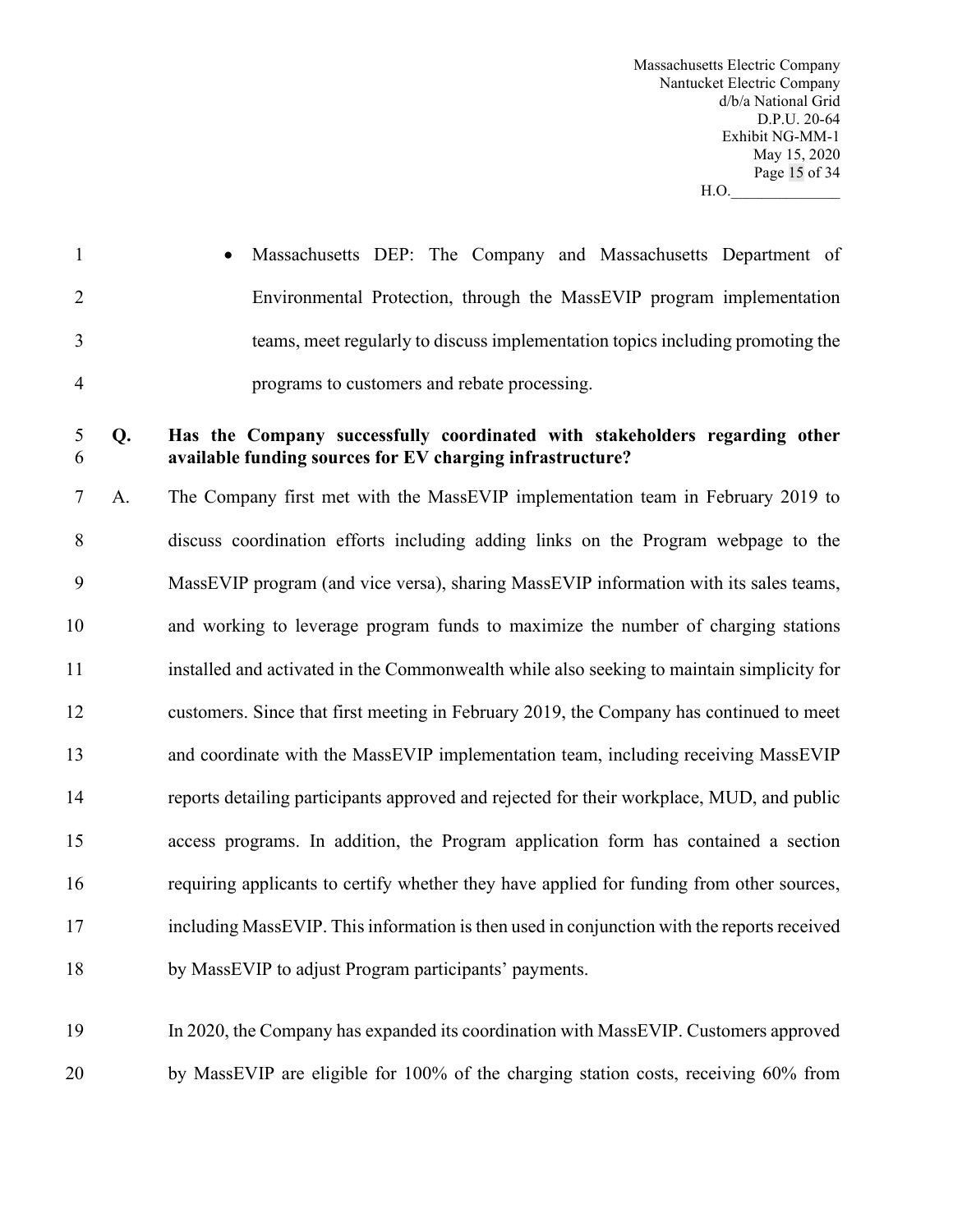Massachusetts Electric Company Nantucket Electric Company d/b/a National Grid D.P.U. 20-64 Exhibit NG-MM-1 May 15, 2020 Page 16 of 34  $H.O.$ 

| $\mathbf{1}$   |    | MassEVIP and the remainder from the Program. For example, MassEVIP would fund 60%                |  |  |  |
|----------------|----|--------------------------------------------------------------------------------------------------|--|--|--|
| $\overline{2}$ |    | of the charging station cost for a charging station installed at a workplace that is accessible  |  |  |  |
| 3              |    | to the public and employees. The Program would fund the remaining 40%, compared to               |  |  |  |
| $\overline{4}$ |    | 75% if the applicant had not applied to the MassEVIP Program.                                    |  |  |  |
| 5<br>6         | Q. | Did the Company modify its Program in any ways based on the stakeholder<br>coordination efforts? |  |  |  |
| 7              | A. | Yes, based on its stakeholder coordination efforts, the Company has implemented, or is in        |  |  |  |
| 8              |    | the process of implementing the following initiatives:                                           |  |  |  |
| 9              |    | Partnering with the Metropolitan Area Planning Commission ("MAPC") to hire a                     |  |  |  |
| 10             |    | dedicated resource ("EV Charging Station Infrastructure Ambassador") to engage                   |  |  |  |
| 11             |    | with cities and towns throughout the Commonwealth. This individual will be tasked                |  |  |  |
| 12             |    | with raising awareness of the Company's Program, working with the cities and                     |  |  |  |
| 13             |    | towns, coordinating with vendors to submit proposals, and assist the cities and                  |  |  |  |
| 14             |    | towns with completing the project applications and activating charging stations. <sup>1</sup>    |  |  |  |
| 15             |    | Conducting a demonstration project for the installation of EV charging stations on               |  |  |  |
| 16             |    | jointly owned electric poles located on city streets, potentially solving an unmet               |  |  |  |
| 17             |    | need for residents or businesses with on-street parking only. The Company has                    |  |  |  |
| 18             |    | installed a prototype at its Millbury training facility to better understand the                 |  |  |  |
| 19             |    | installation process while testing the feasibility of this option. The Company is also           |  |  |  |

<span id="page-18-0"></span><sup>1</sup> MAPC and the Company had identified an individual to serve in this role, which has now been postponed due to COVID19.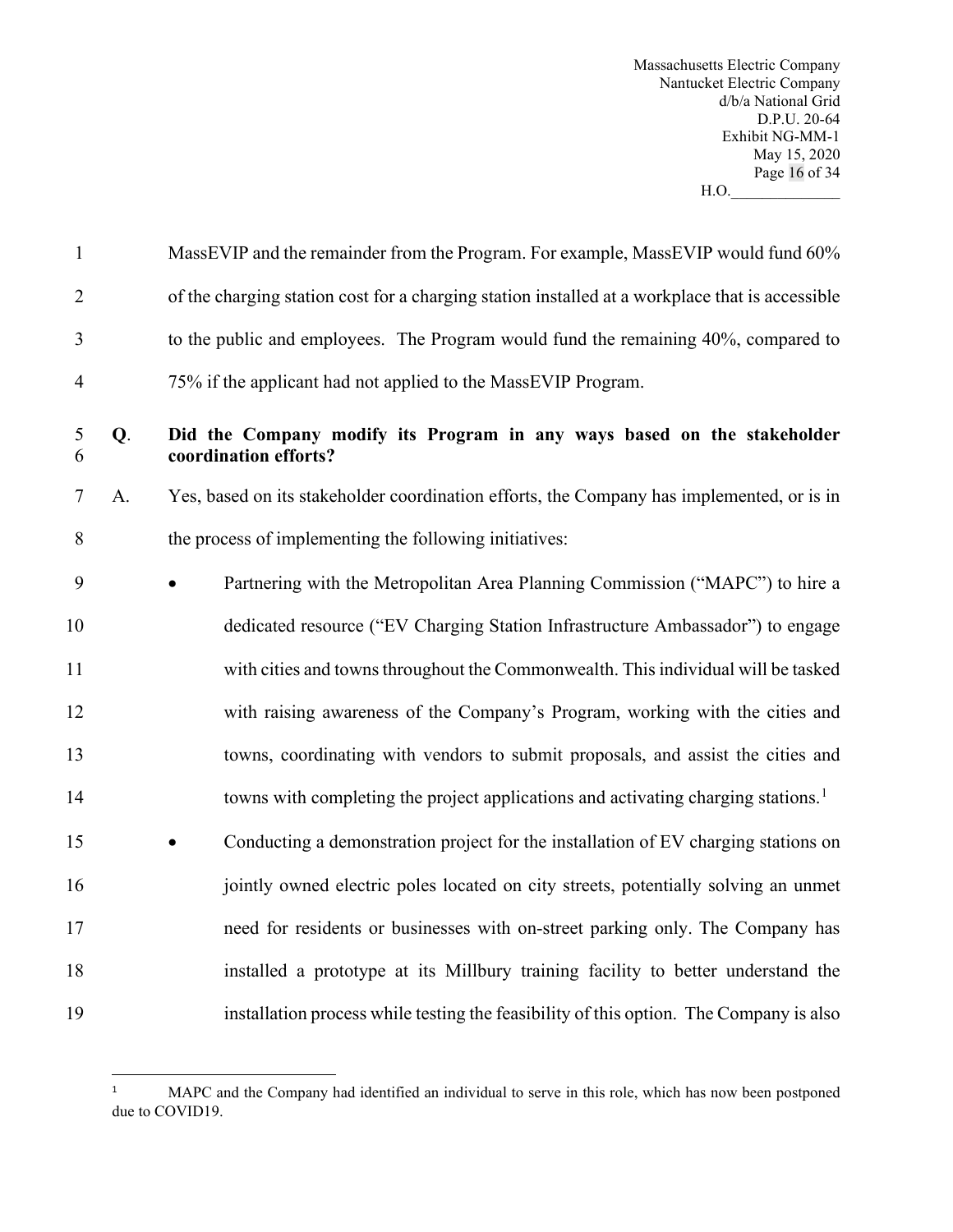Massachusetts Electric Company Nantucket Electric Company d/b/a National Grid D.P.U. 20-64 Exhibit NG-MM-1 May 15, 2020 Page 17 of 34  $H.O.$ 

- working to finalize the necessary agreements between the Company, Verizon, and 2 the city of Melrose for a demonstration project of 20 stations. The Company is projecting, based on preliminary estimates, that these projects will be less costly than installing an equivalent number of ground mounted Level 2 stations.
- Focusing on underserved segments by partnering with a vendor to focus on the MUDs segment, as an example. The vendor has developed an outreach campaign and targeted customers participating in the Company's energy efficiency programs for MUDs.
- Promoting the MassEVIP program on its website and in customer discussions. In addition, prior to paying a rebate to a customer, the Company reviews the MassEVIP program data provided by the MassEVIP implementation team and adjusts the Company's rebate accordingly.
- 

# **Q. What barriers and challenges did the Company encounter?**

- A. The Company has encountered challenges in this first year as the Phase I EV Program was launched and implemented. These include:
- **Unattractive business case for investments in DCFC charging stations**: As documented in the Evaluation Report, customers are reluctant to invest in the installation of DCFC stations given their low utilization rates due to current EV adoption rates, high upfront capital costs, operating costs including networking, maintenance, and high demand charges, and, lastly, lack of proof demonstrating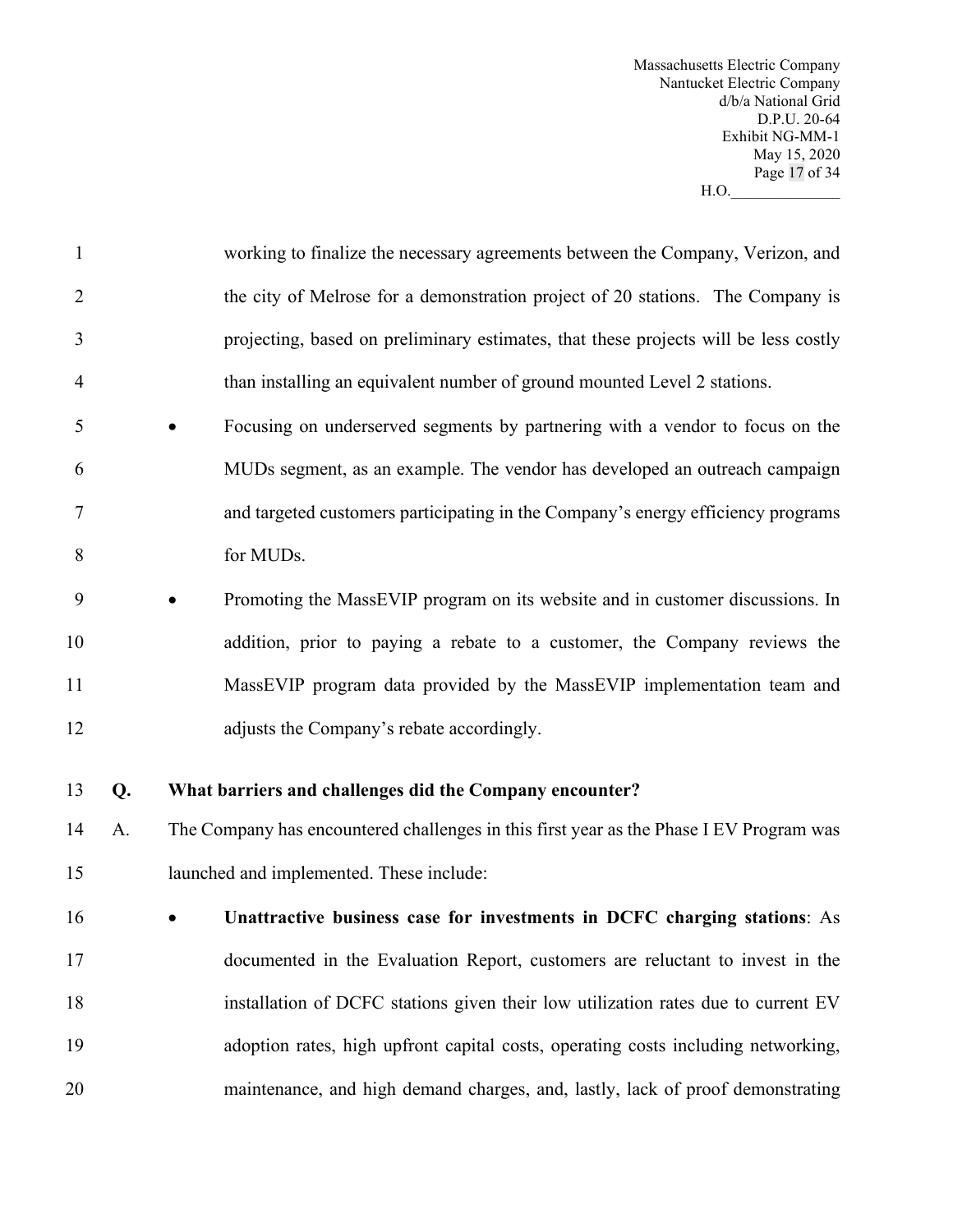Massachusetts Electric Company Nantucket Electric Company d/b/a National Grid D.P.U. 20-64 Exhibit NG-MM-1 May 15, 2020 Page 18 of 34  $H.O.$ 

| $\mathbf{1}$   | ancillary benefits to installing a DCFC station such as increased sales. The majority |
|----------------|---------------------------------------------------------------------------------------|
| 2              | of DCFC charging stations are funded by: (a) Tesla, to support its vehicle sales;     |
| 3              | (b) Electrify America, as mandated by the EPA settlement agreement; (c) other         |
| $\overline{4}$ | companies, at locations where rebates fund 100% of the installation and DCFC          |
| 5              | equipment costs, all of which alleviates Site Hosts uncertainty regarding investing   |
| 6              | in DCFC equipment. In January 2017, when the Program was filed, the Company           |
| 7              | anticipated third-party funding for the DCFC charging stations, but that third party  |
| 8              | funding has not yet materialized.                                                     |

- **Networking costs:** Based on the 38 projects completed and incentives paid in 2019, Site Hosts are installing and activating an average of two Level 2 stations per site with 54% of the projects consisting of only one charging station. As a point of reference, the Company had originally assumed five charging stations per site. Based on discussions with vendors and customers, this lower than expected number of activated stations is primarily associated with the stations' networking costs 15 which can be between \$2,000-\$2,400 per station for a total of five years. This may be compounded at sites where networking and access to charging session data is not perceived as beneficial to Site Hosts (e.g. charging stations for fleet vehicles, multi-unit dwellings such as apartment complexes).
- **Lower than anticipated participation from MUDs**: None of the 38 sites completed in 2019 were located at MUDs and as of March 2020, six stations were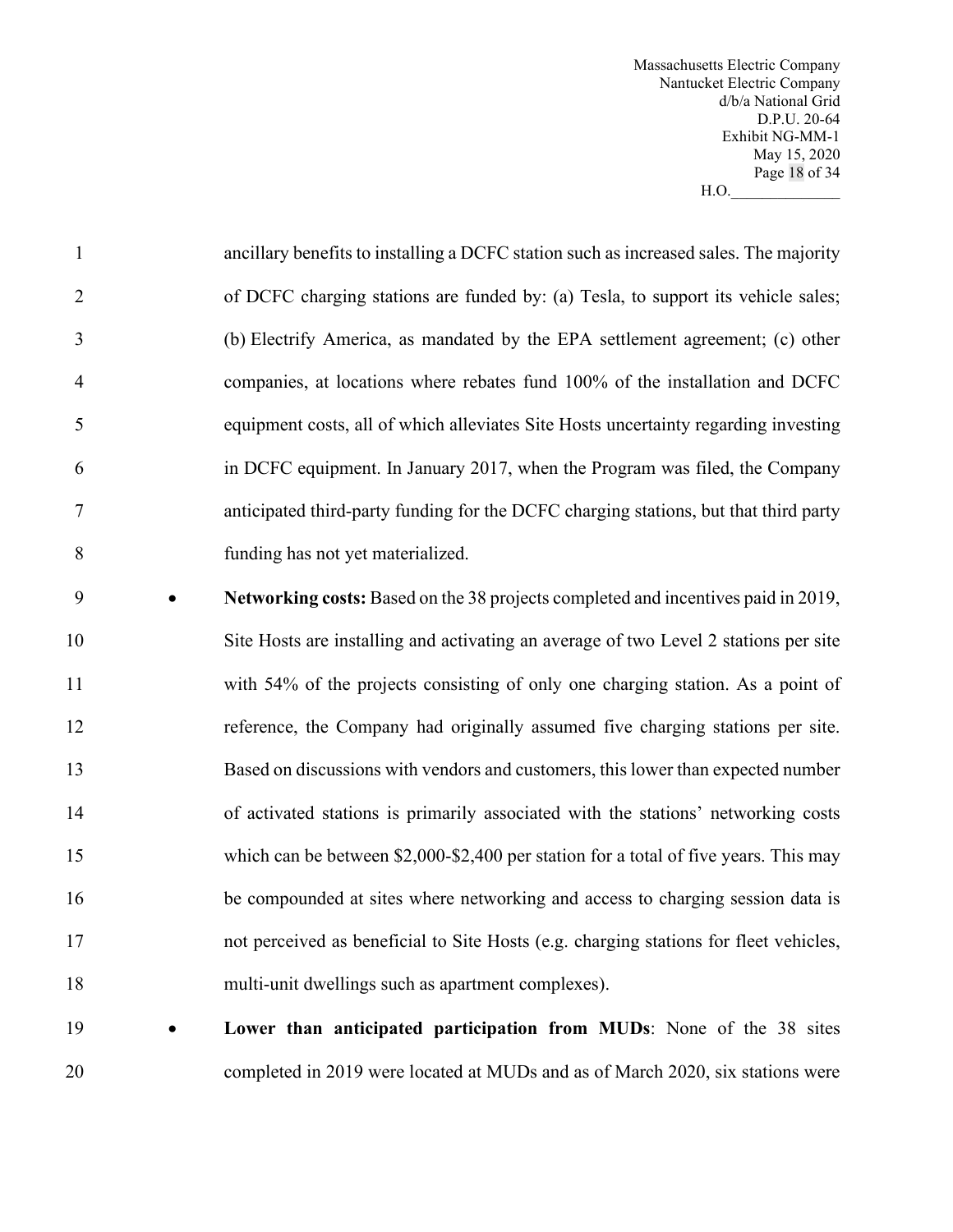Massachusetts Electric Company Nantucket Electric Company d/b/a National Grid D.P.U. 20-64 Exhibit NG-MM-1 May 15, 2020 Page 19 of 34  $H.O.$ 

|   | installed and paid with another 33 stations in the Program pipeline. The Company |
|---|----------------------------------------------------------------------------------|
|   | believes MUDs are an important segment to target to encourage EV adoption by     |
| 3 | providing EV drivers with access to charging in their apartment or condominium   |
| 4 | buildings.                                                                       |

- **Lack of a robust community of experienced charging station installers**: At the initial launch of the Program, the Company encountered a limited number of vendors and electricians experienced in the installation of charging stations, including a small number of EVSE manufacturers actively engaging with customers in our region.
- **LMI Participation:** Although the Program funds 100% of the electrical infrastructure costs and 100% of the Level 2 charging stations in disadvantaged community sites meeting two or more of the environmental justice criteria, Site Hosts are responsible for funding the energy, networking, and maintenance costs for the stations for a minimum of 5 years. Potential Site Hosts in these communities such as low-income housing and non-profit service providers find these cost-shares 16 to be a barrier.

# **Q. How has the Company addressed those challenges and barriers?**

 A. Below is summary of how the Company has addressed and continues to address the key challenges noted above.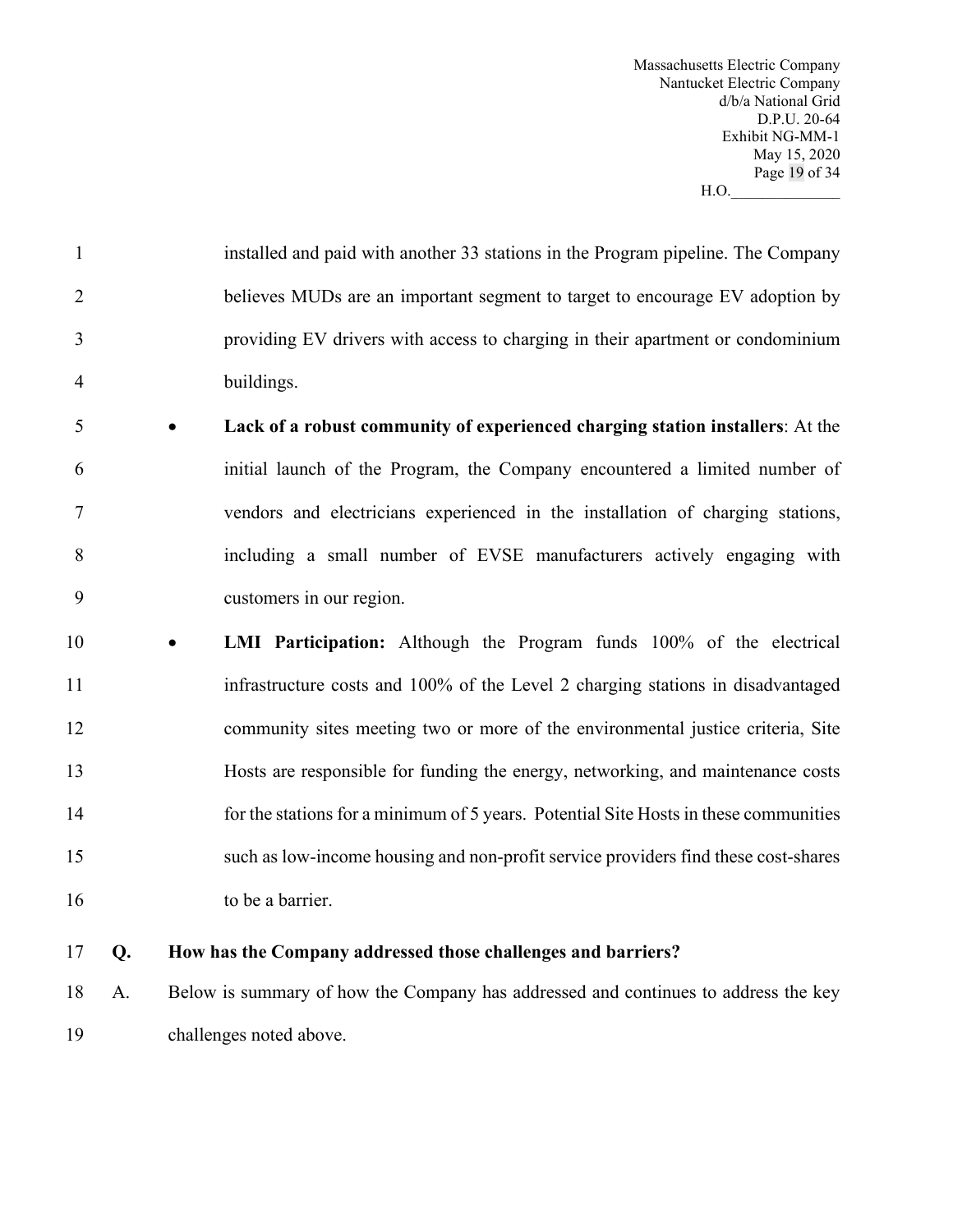Massachusetts Electric Company Nantucket Electric Company d/b/a National Grid D.P.U. 20-64 Exhibit NG-MM-1 May 15, 2020 Page 20 of 34 H.O.\_\_\_\_\_\_\_\_\_\_\_\_\_\_

| $\mathbf{1}$   | Unattractive business case for investments in DCFC charging stations: In 2019,    |
|----------------|-----------------------------------------------------------------------------------|
| $\overline{2}$ | the Company's National Account sales team hosted a Grocers Energy Summit          |
| 3              | where the Company's implementation team presented on rebates available from the   |
| $\overline{4}$ | Program and a DCFC manufacturer presented on DCFC stations and their benefits.    |
| 5              | Continued follow up from that workshop and other outreach efforts by DCFC         |
| 6              | manufacturers resulted in few projects. Therefore, the Company tasked its         |
| $\tau$         | evaluation vendor to research barriers to DCFC installations to help inform the   |
| 8              | Company on how it can best focus its efforts to increase the number of DCFC       |
| 9              | stations. In addition, the Company's implementation team raised these issues with |
| 10             | the MassEVIP implementation team as that team continues to assess future          |
| 11             | programs and rebates available through the MassEVIP Program. The Company had      |
| 12             | a similar experience in Rhode Island with no DCFC stations proposed by Site Hosts |
| 13             | and vendors until the state's Electrify Rhode Island Program was launched. The    |
| 14             | Company then received applications for more than 15 DCFC stations because the     |
| 15             | Electrify Rhode Island Program funds offer rebates for the DCFC stations.         |
| 16             | Networking costs: As reported above, more than half the projects are for one      |
|                |                                                                                   |

 charging station per site, so the Company has initiated a demonstration program to fund a portion of the networking costs if two or more stations are installed and activated at the site. Based on initial results, Site Hosts are more willing to install multiple stations.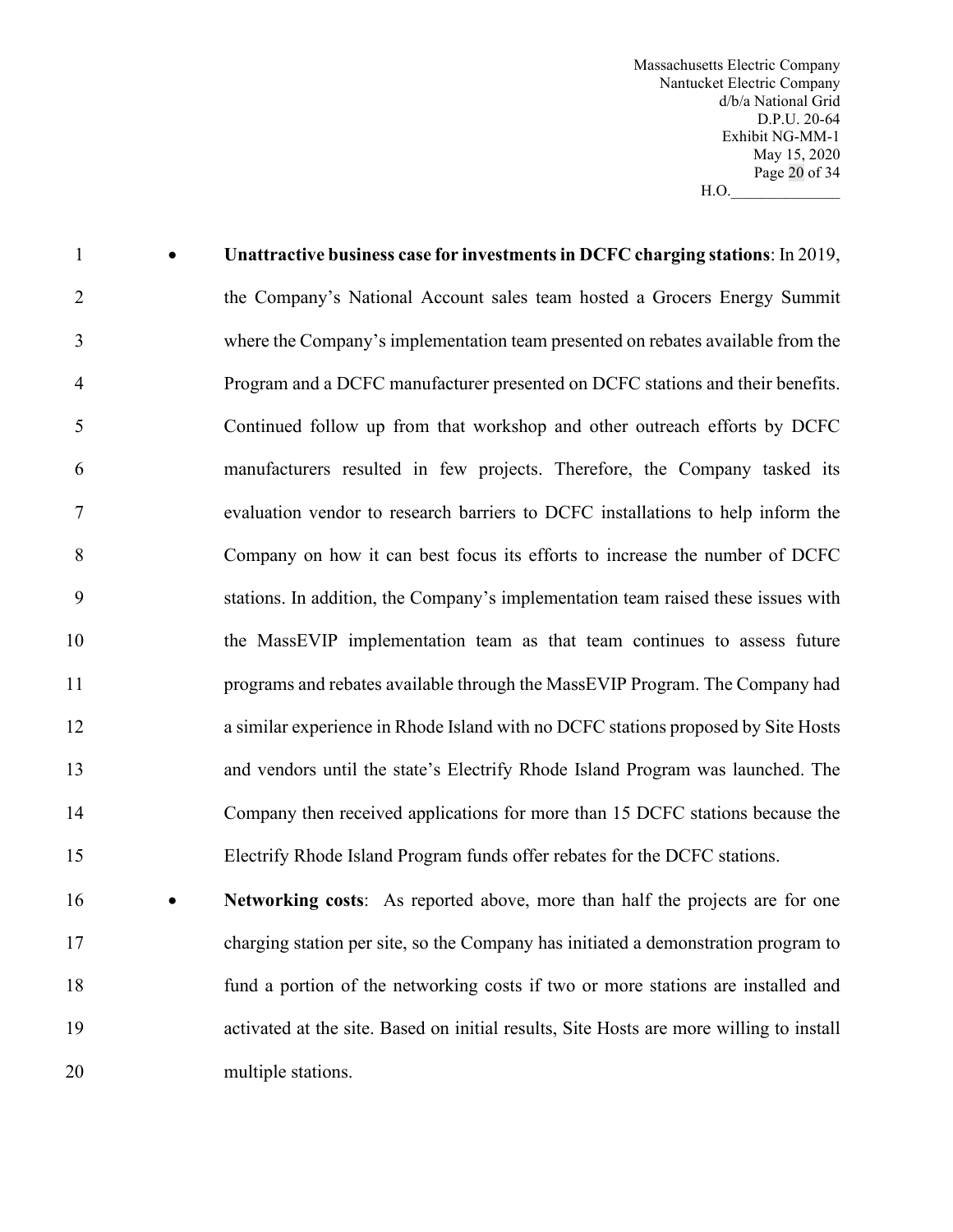Massachusetts Electric Company Nantucket Electric Company d/b/a National Grid D.P.U. 20-64 Exhibit NG-MM-1 May 15, 2020 Page 21 of 34  $H.O.$ 

- **Lower than anticipated participation from multi-unit dwellings**: The Company launched a demonstration project to increase MUDs participation in the Program. The Company partnered with a Lead EV CSI who developed and implemented an outreach and marketing campaign to landlords and property management firms identified through its delivery of energy efficiency programs and services to the multi-family segment.
- **Lack of a robust community of experienced charging station installers**: In 2019 the Company hosted a workshop where vendors, installers, and EVSE manufacturers could meet the Company's sales teams, learn about the benefits and capabilities of charging stations and discuss the Program. From that workshop, the Company developed an EV CSI initiative that supports, similar to the energy efficiency program's "Project Expeditors," the charging station vendor installer industry and Site Hosts. While the EV CSI initiative officially launched with its first meeting in early 2020, The implementation team spent the second half of 2019 completing the procurement event, establishing metrics, and educating the EV CSI Vendors about the Program. The EV CSI initiative officially launched with its first meeting in early 2020.
- **LMI Participation:** The Company continues to collaborate with stakeholders such as NCLC and LEAN to fund Site Hosts' networking and maintenance costs while also participating in discussions supporting increased EV adoption by LMI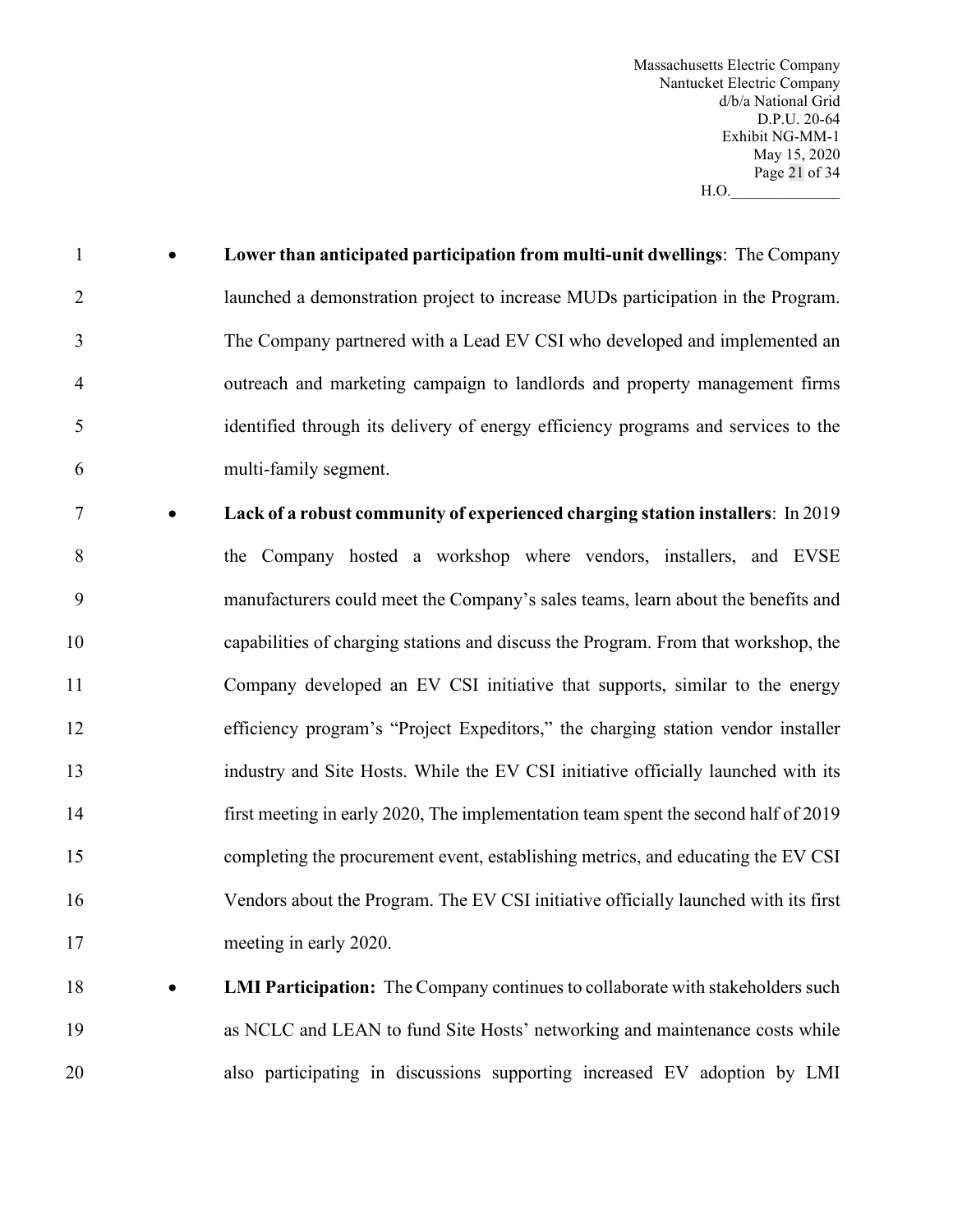Massachusetts Electric Company Nantucket Electric Company d/b/a National Grid D.P.U. 20-64 Exhibit NG-MM-1 May 15, 2020 Page 22 of 34 H.O.\_\_\_\_\_\_\_\_\_\_\_\_\_\_

| $\mathbf{1}$   |    | customers and communities, including ideas for car share programs and increased           |
|----------------|----|-------------------------------------------------------------------------------------------|
| $\overline{2}$ |    | funding for used and new electric vehicles.                                               |
| 3              | Q. | What actions are the Company taking to improve future years of the Program?               |
| $\overline{4}$ | A. | The Company continues to take actions to improve future years of the Program through      |
| 5              |    | frequent outreach and collaboration among its sales staff, EV CSIs, EVSE manufacturers    |
| 6              |    | and other external stakeholders including cities and towns, equipment distributors, DEP's |
| 7              |    | MassEVIP implementation team, LMI communities and the DOER's Leading By Example           |
| 8              |    | team.                                                                                     |
| 9              |    | Actions either being considered or implemented include:                                   |
| 10             |    | Program Tracking System, Payment Process and Project Tracking: The                        |
| 11             |    | Company recognizes the need for a more robust tracking system and is currently            |
| 12             |    | defining the business requirements to support Program tracking and reporting. The         |
| 13             |    | Company had included in its original budget funds to initiate this work.                  |
| 14             |    | Additionally, the Company has streamlined the payment process and reduced the             |
| 15             |    | paperwork and time required to process payments to Site Hosts and vendors.                |
| 16             |    | Finally, the implementation team has enhanced its project tracking process to:            |
| 17             |    | (1) regularly follow up with sales staff, vendors and Site Hosts to update project        |
| 18             |    | statuses and expected completion dates; and (2) better estimate the total number of       |
| 19             |    | stations in the pipeline using a similar "weighting" methodology based on the             |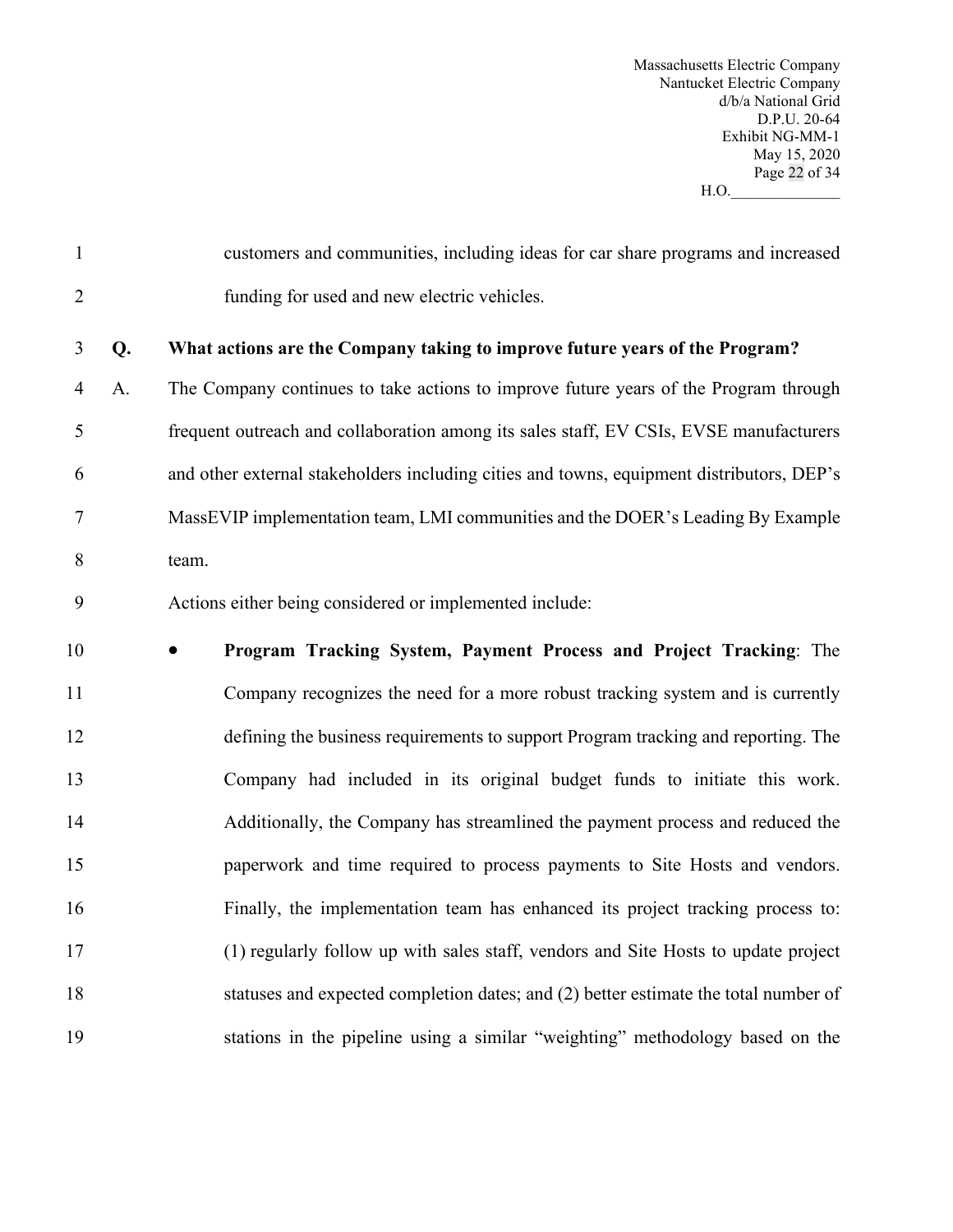Massachusetts Electric Company Nantucket Electric Company d/b/a National Grid D.P.U. 20-64 Exhibit NG-MM-1 May 15, 2020 Page 23 of 34  $H.O.$ 

 project statuses that was implemented for tracking of business customers' energy efficiency projects.

 • **EV CSIs**: The Company will continue to expand the capabilities of these 22 vendors by increasing their knowledge of the EV charging market, EVSE functionality and capabilities and supporting their efforts with customers. Additionally, as discussed earlier, the Company will continue to work with the EV CSIs to assess how to better support the installation of charging stations at apartment and condominium complexes. Lastly, the Company intends to survey recent program participants to understand their satisfaction with the EV CSIs and 10 the program in general. These lessons and feedback will be discussed with the EV CSIs and then incorporated into future program improvements.

 • **New Construction Demonstration Project:** The Program focused primarily on existing buildings and Company is working on launching a demonstration project to target the installation of charging stations at new construction buildings and sites. The Company is exploring partnerships with electrical supply distributors to explore if EV charging can be specified at the time when a new construction project 17 is initiated. If successful, this will create another channel to deploy EV charging at commercial facilities. At the conclusion of the project, the Company will assess its success and whether to expand participation to all equipment distributors and Lead 20 EV CSI vendors.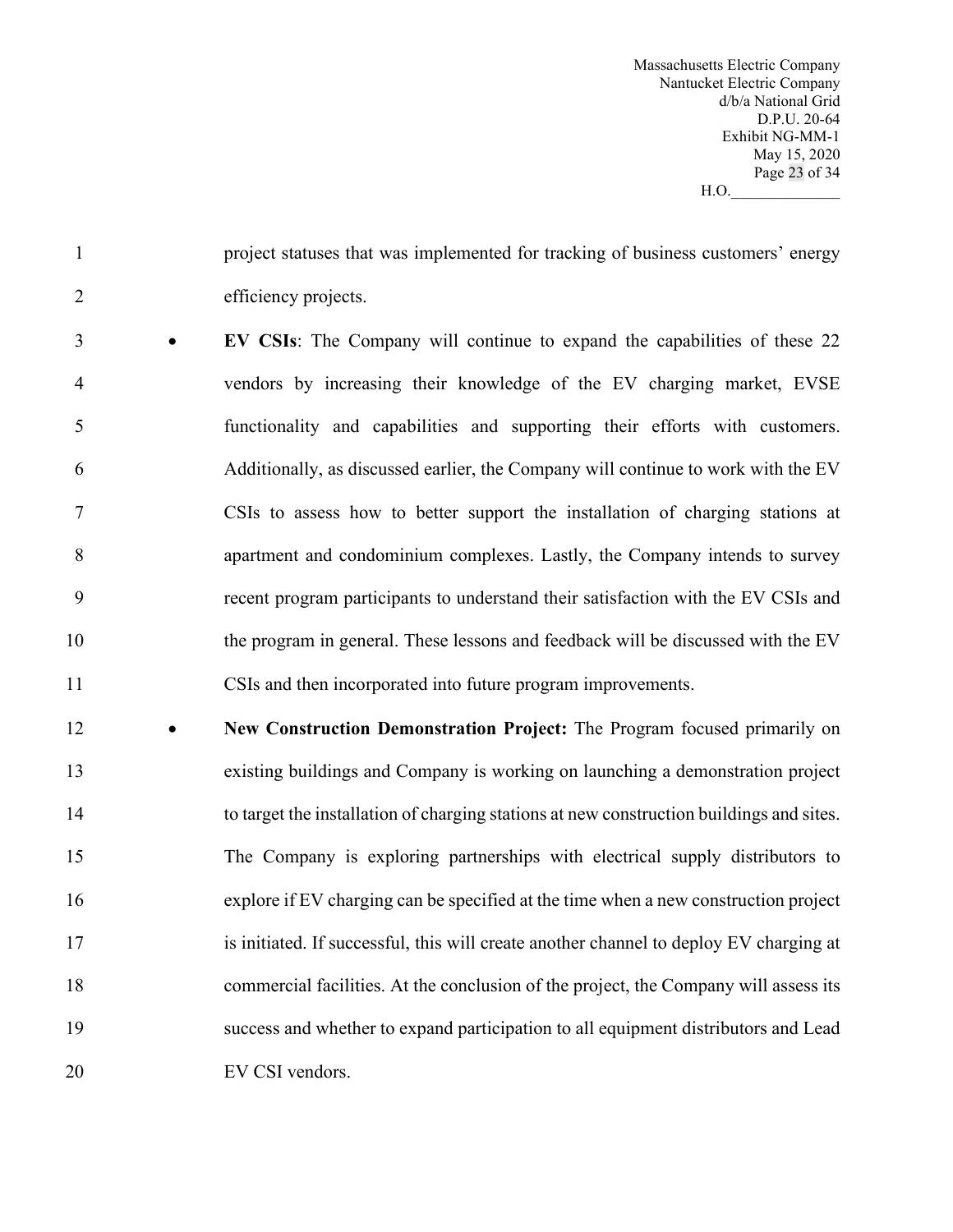Massachusetts Electric Company Nantucket Electric Company d/b/a National Grid D.P.U. 20-64 Exhibit NG-MM-1 May 15, 2020 Page 24 of 34 H.O.\_\_\_\_\_\_\_\_\_\_\_\_\_\_

| $\mathbf{1}$   | Q.  | What is the Company's expectation for the remaining years of the Program?                                                                     |
|----------------|-----|-----------------------------------------------------------------------------------------------------------------------------------------------|
| $\overline{2}$ | A.  | The Company is focused on achieving its goal of 680 charging stations activated and                                                           |
| 3              |     | available for EV drivers by the end of the Program. It will continue to support the EVSE                                                      |
| $\overline{4}$ |     | market while also identifying, testing, implementing and evaluating new program concepts                                                      |
| 5              |     | that helps to address market barriers while also providing experience and insights to help                                                    |
| 6              |     | develop new programs in future Company filings. In addition, the Company continues to                                                         |
| 7              |     | coordinate its efforts with stakeholder and to focus on growing the vendor community,                                                         |
| 8              |     | both of which are critical to the long-term success of the Program.                                                                           |
| 9              | VI. | <b>Program Costs</b>                                                                                                                          |
| 10<br>11       | Q.  | What were the total installation and charging station equipment costs for the 108<br>activated stations reported in the PY1 Evaluation Report |
| 12             | A.  | The total installation and charging station equipment and costs to install and activate 108                                                   |
| 13             |     | stations was approximately \$1.7M allocated as follows:                                                                                       |
| 14             |     | \$0.9M (55%) - Charging station equipment costs including maintenance and                                                                     |
| 15             |     | networking costs, tax, and shipping.                                                                                                          |
| 16             |     | \$.08M (45%) - Electrical infrastructure costs to power the charging stations such                                                            |
| 17             |     | as electricians' labor, electrical materials, and site and parking lot excavation.                                                            |
| 18             |     | The Program was designed to fund 100% of these the electrical infrastructure costs with                                                       |
| 19             |     | Site Hosts responsible for costs such as signage and painting.                                                                                |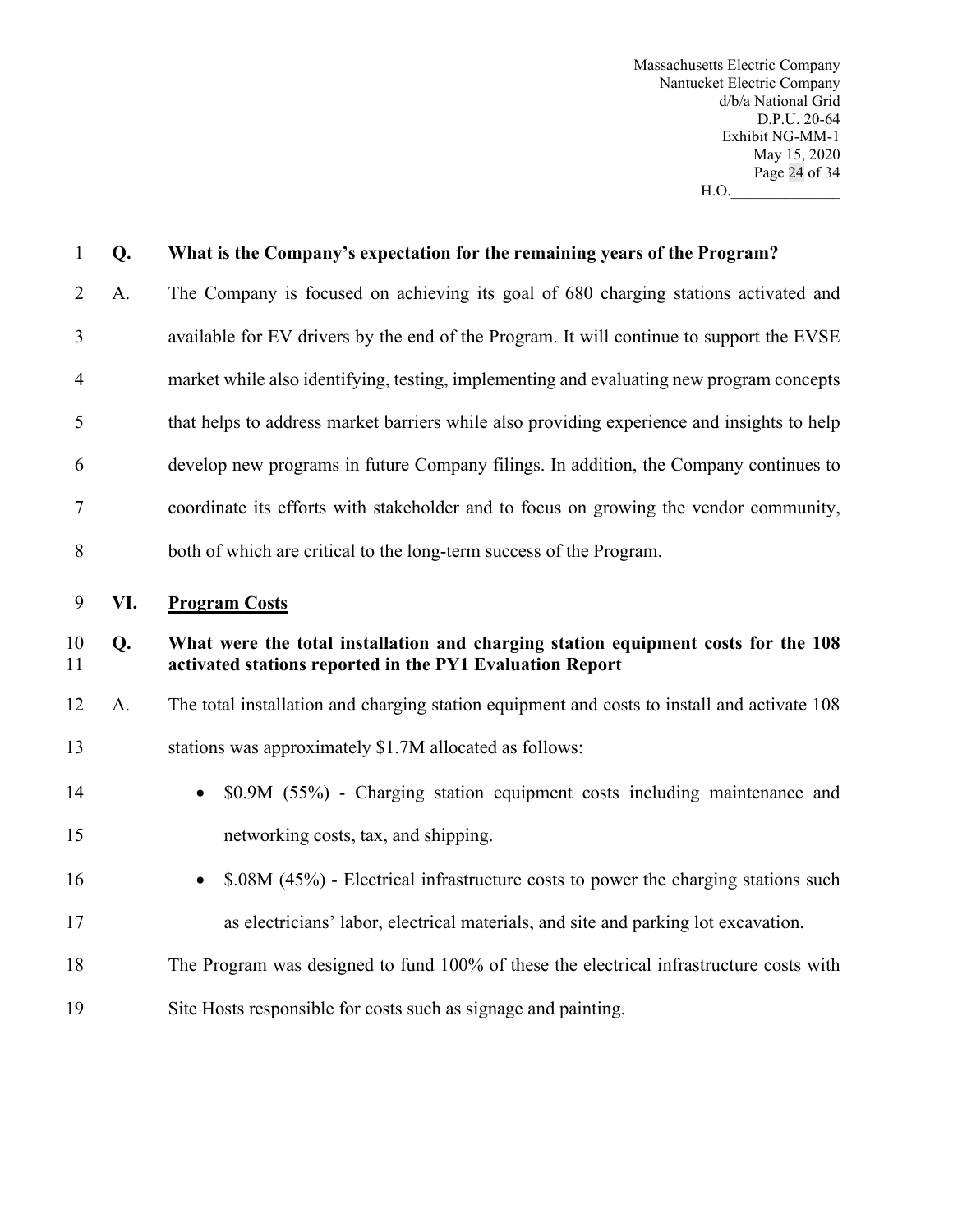Massachusetts Electric Company Nantucket Electric Company d/b/a National Grid D.P.U. 20-64 Exhibit NG-MM-1 May 15, 2020 Page 25 of 34  $H.O.$ 

| Charging    | Number of       | <b>Total Project Costs</b>      |           |                  |  |
|-------------|-----------------|---------------------------------|-----------|------------------|--|
| Level       | <b>Stations</b> | Electrical<br><b>EVSE Costs</b> |           | Charging Program |  |
|             |                 | Infrastructure                  | (Total)   | Costs (Total)    |  |
|             |                 | Costs (Total)                   |           |                  |  |
| Level 2     | 107             | \$776,325                       | \$862,578 | \$1,638,903      |  |
| <b>DCFC</b> |                 | \$48,625                        | \$37,493  | \$86,118         |  |
| Total       | 108             | \$824,950                       | \$900,071 | \$1,725,021      |  |

1 *Table 1: Total Project Costs (PY1)*

2

# 3 **Q. What percent of the total project costs were funded by Site Hosts for the 108 activated**  4 **stations?**

 A. The Program provided Site Hosts with EVSE rebates totaling \$0.5M primarily to fund charging station equipment costs, shipping, and tax. Site Hosts were responsible for the remaining \$0.4M (45%) of the EVSE costs which funded Site Hosts' share of the charging station equipment costs, maintenance and networking costs.

 The Program provided Site Hosts with electrical infrastructure rebates totaling \$875,000 to fund the "make-ready" costs for the projects. As noted in the tables below, the rebate amount of \$875,000 exceeds the actual costs (\$825,000) due to the prescriptive application which provided for the payment of a fixed prescriptive rebate amount versus actual costs.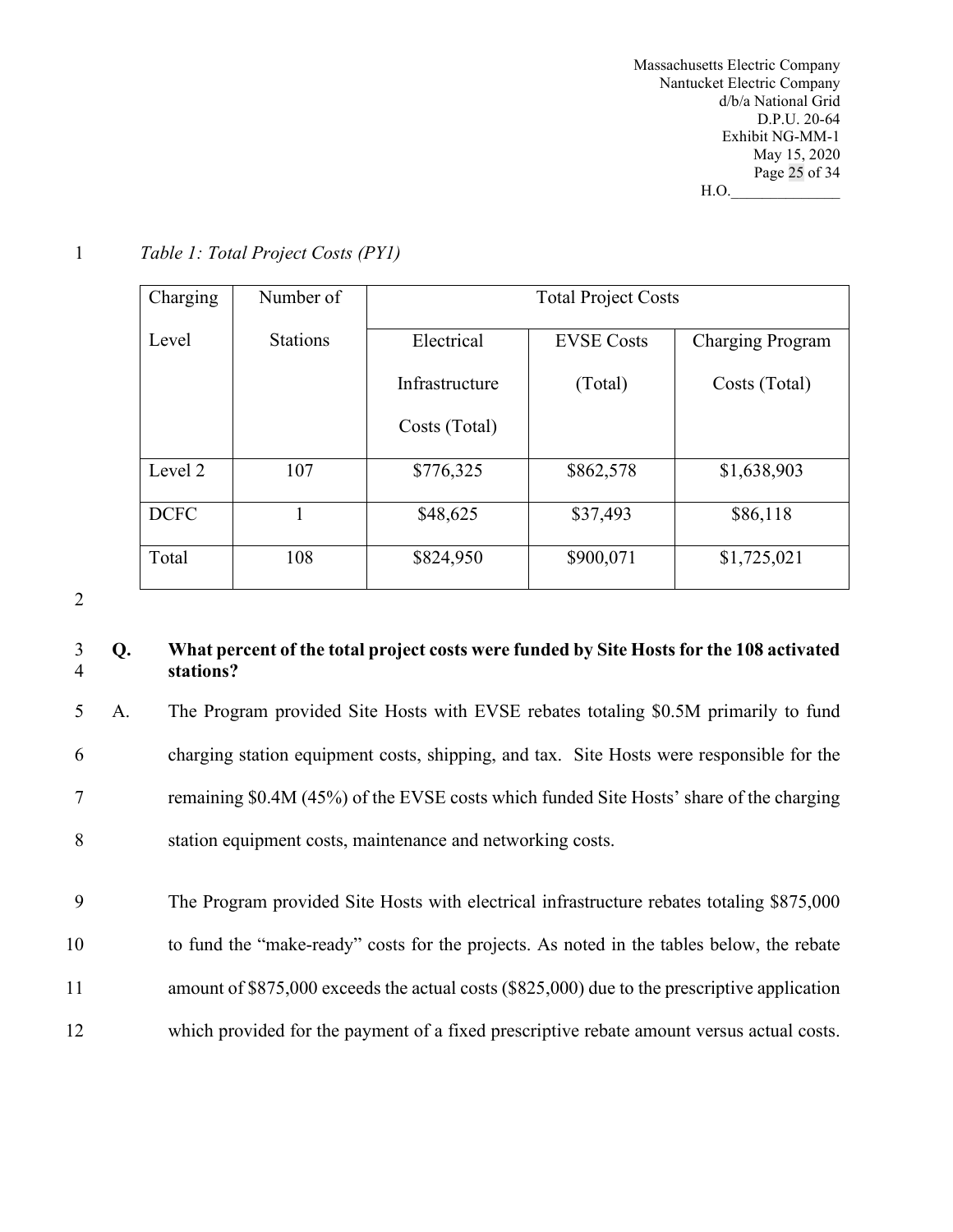Massachusetts Electric Company Nantucket Electric Company d/b/a National Grid D.P.U. 20-64 Exhibit NG-MM-1 May 15, 2020 Page 26 of 34  $H.O.$ 

1 The Company has since modified its prescriptive application to pay either the fixed 2 prescriptive rebate amount or the actual cost, whichever is less to the Company.

3 *Table 2: Phase I EV Program Rebates (PY1)*

| Charging    | Number of       | <b>Total Rebated Costs</b>        |           |                         |
|-------------|-----------------|-----------------------------------|-----------|-------------------------|
| Level       | <b>Stations</b> | <b>EVSE Rebates</b><br>Electrical |           | <b>Charging Program</b> |
|             |                 | Infrastructure                    | (Total)   | Rebates (Total)         |
|             |                 | Rebates (Total)                   |           |                         |
| Level 2     | 107             | \$828,368                         | \$493,796 | \$1,322,164             |
| <b>DCFC</b> |                 | \$46,825                          | \$0       | \$46,825                |
| Total       | 108             | \$875,193                         | \$493,796 | \$1,368,989             |

# 4 **Q. How many of the 108 activated stations have incurred costs for which the Company**  5 **is seeking cost recovery in this filing?**

 A. The Company is seeking recovery of costs for the 74 stations paid in 2019 only. As of December 31, 2019, the Company had processed payments for 74 of the 108 activated stations but had not, as of December 31, 2019, processed the payments for the remaining 34 activated stations. The remaining 34 activated stations were processed for payment in 2020 and will be included with PY2 costs.

# 11 **Q. What is the total cost of implementing the Program from January 1, 2019 through**  12 **December 31, 2019?**

13 A. The costs for implementing the Program through December 31, 2019 total approximately

14 \$1.4M as summarized in Table 3 below.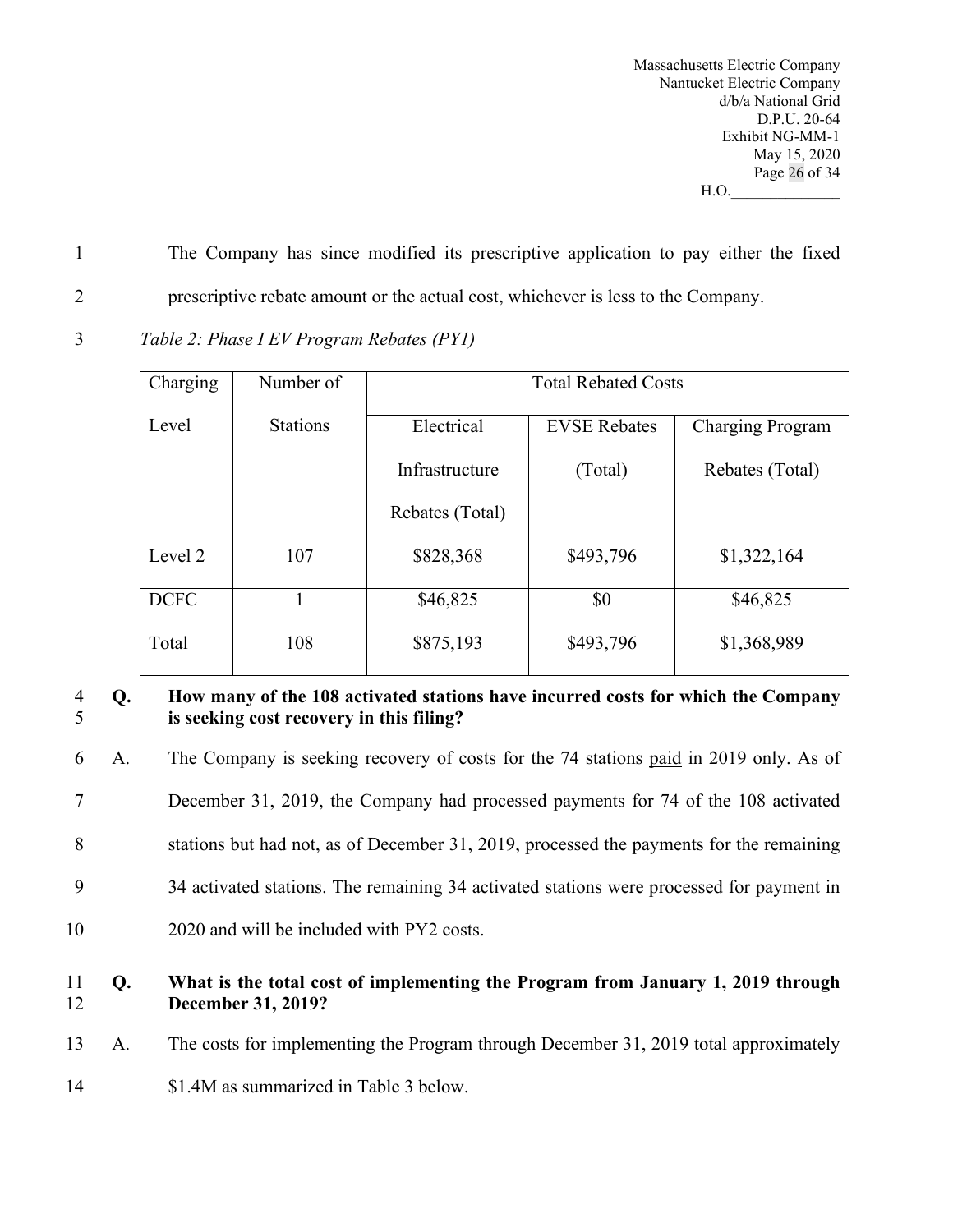Massachusetts Electric Company Nantucket Electric Company d/b/a National Grid D.P.U. 20-64 Exhibit NG-MM-1 May 15, 2020 Page 27 of 34  $H.O.$ 

#### 1 *Table 3: Phase I EV Program Costs*

| <b>Cost Category</b>                            | January 1, 2019 through<br>December 31, 2019 |
|-------------------------------------------------|----------------------------------------------|
| Incremental Employee Costs and Burdens          | \$234,509                                    |
| EV Charging Infrastructure Project Rebate Costs | \$932,237                                    |
| $(74 \text{ of } 108)$                          |                                              |
| <b>Technical Service Costs</b>                  | \$2,410                                      |
| <b>Marketing Costs</b>                          | \$187,239                                    |
| Sub-Total Charging Program Costs                | 1,356,395                                    |
| <b>Evaluation Costs</b>                         | \$107,517                                    |
| <b>TOTAL Phase I EV Program Costs</b>           | 1,463,912                                    |

2

#### 3 **Q. How do these costs compare to the Company's original cost estimates?**

4 A. The Company originally estimated total program costs of  $$17,866,439^2$  $$17,866,439^2$  for the installation

5 and activation of 680 stations, or a per station estimated cost of \$26,274 (\$17.9M/680).

6 The Company's actual Charging Program Costs from Table 3 above were \$1,356,395 or a

7 per station actual cost of \$18,330, 30% less than the estimated station cost, as show in

8 Table 4 below.

### 9 *Table 4: Phase I Charging Program Costs*

| <b>Charging Program Costs</b>  | Total        | Total           | Cost Per       | <b>Notes</b>                     |
|--------------------------------|--------------|-----------------|----------------|----------------------------------|
|                                |              | <b>Stations</b> | <b>Station</b> |                                  |
| <b>Estimated Program Costs</b> | \$17,866,438 | 680             | \$26,274       | Three-year total estimated costs |
| <b>Actual Program Costs</b>    | \$1,356,395  | 74              | \$18,330       | Program Year 1 actual costs      |

<span id="page-29-0"></span><sup>2</sup> Massachusetts Electric Company, D.P.U. 17-13, Exhibit KAB/BJC-2, Line 6, *Subtotal Charging Program Costs*, Total Years 1-3 (Column I).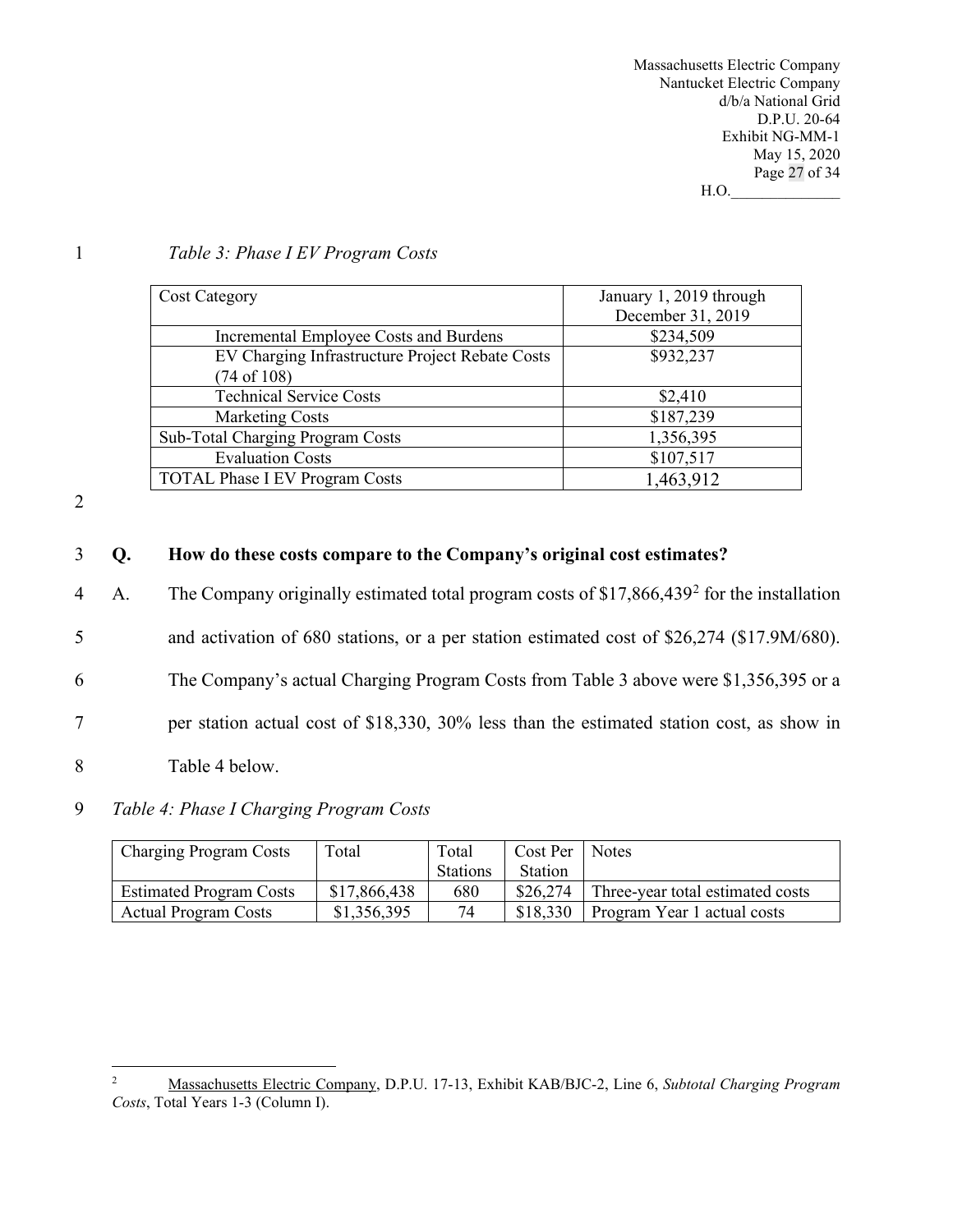Massachusetts Electric Company Nantucket Electric Company d/b/a National Grid D.P.U. 20-64 Exhibit NG-MM-1 May 15, 2020 Page 28 of 34  $H.O.$ 

# **Q. Can the Company explain the differences between its original estimated program costs and the actual program costs presented above in Table?**

- A. At this time, the Company attributes differences between the original projections and the actual costs in PY1 to the following program management efficiencies and service connection costs:
- **Infrastructure Costs for New Service Connections**: Projects involving Level 2 charging stations have not required new service connections. The Company originally estimated that 50% of these Level 2 projects would require new service connections to power the Level 2 stations which are being powered by the 10 customers' existing electrical service to their buildings and facilities<sup>[3](#page-30-0)</sup>; and
- **Program Management Costs**: Lower program management costs are primarily attributed to: (i) fewer incremental employees managing the Phase I Program than originally budgeted, (ii) the Company not incurring costs associated with site estimates since vendors are providing Site Hosts these services as part of their turnkey services, (iii) the Company has not incurred contracting costs associated with executing easements, and (iv) the Company has not incurred costs during PY1, for a program tracking system and a charging station data repository.
- There are also market force elements of the Program that resulted in higher actual program costs than originally estimated. These include:

<span id="page-30-0"></span>

Massachusetts Electric Company, D.P.U. 17-13, Exhibit KAB/BJC-4, Page 2, Line 17.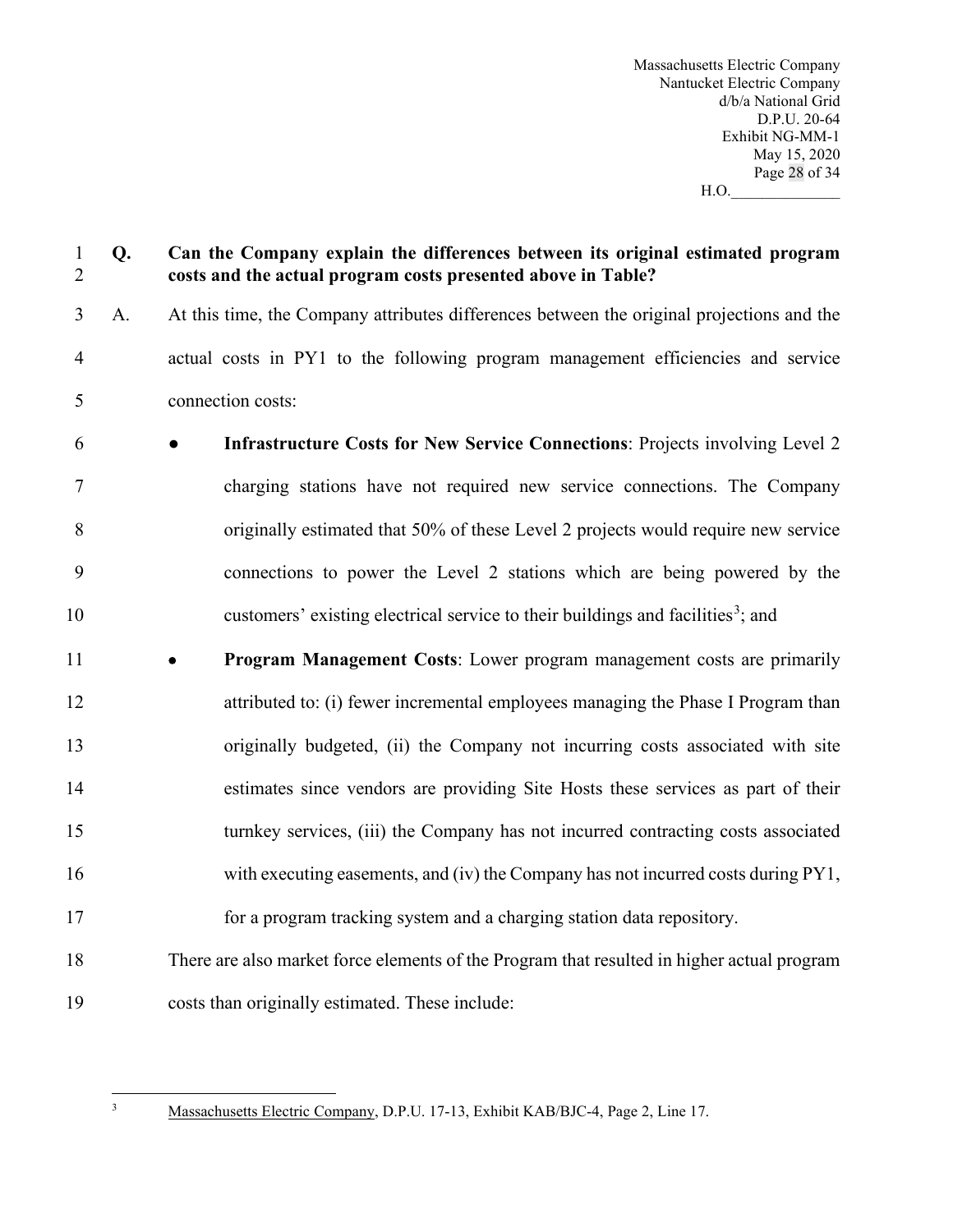Massachusetts Electric Company Nantucket Electric Company d/b/a National Grid D.P.U. 20-64 Exhibit NG-MM-1 May 15, 2020 Page 29 of 34  $H.O.$ 

 • **Number of stations per site**: the actual number of activated stations installed per 2 site is lower than the original projections, resulting in a greater number of projects and costs associated with the electrical infrastructure on the customers' property. The Company continues to identify opportunities to increase the number of activated stations per site, such as creating incentives for Site Hosts to install more stations (e.g. funding networking costs) and more actively promoting the MassEVIP funding. In addition, a lower number of DCFC stations were installed than originally projected, which increased the per station electrical infrastructure costs. For DCFC projects, unlike Level 2 projects, the increased electrical infrastructure costs are comprised of costs for new service and costs for the electrical infrastructure on the customers' property. Given the barriers associated with DCFC installations discussed above, the Company is working with Site Hosts to "future proof" their sites, which will allow the number of DCFC stations to be expanded in the future without the need for additional electrical infrastructure costs. • **Level 2 EVSE rebate costs:** Actual Level 2 rebate costs are higher than originally projected due to a greater percentage of Level 2 stations installed in publicly 17 accessible locations (63% as reported above) that are eligible for a rebate of 75% of the charging station equipment costs. The Company originally projected 20% of Level 2 stations located at workplaces, fleets and private businesses (70%) and eligible for only a 50% rebate. In addition, the charging station equipment prices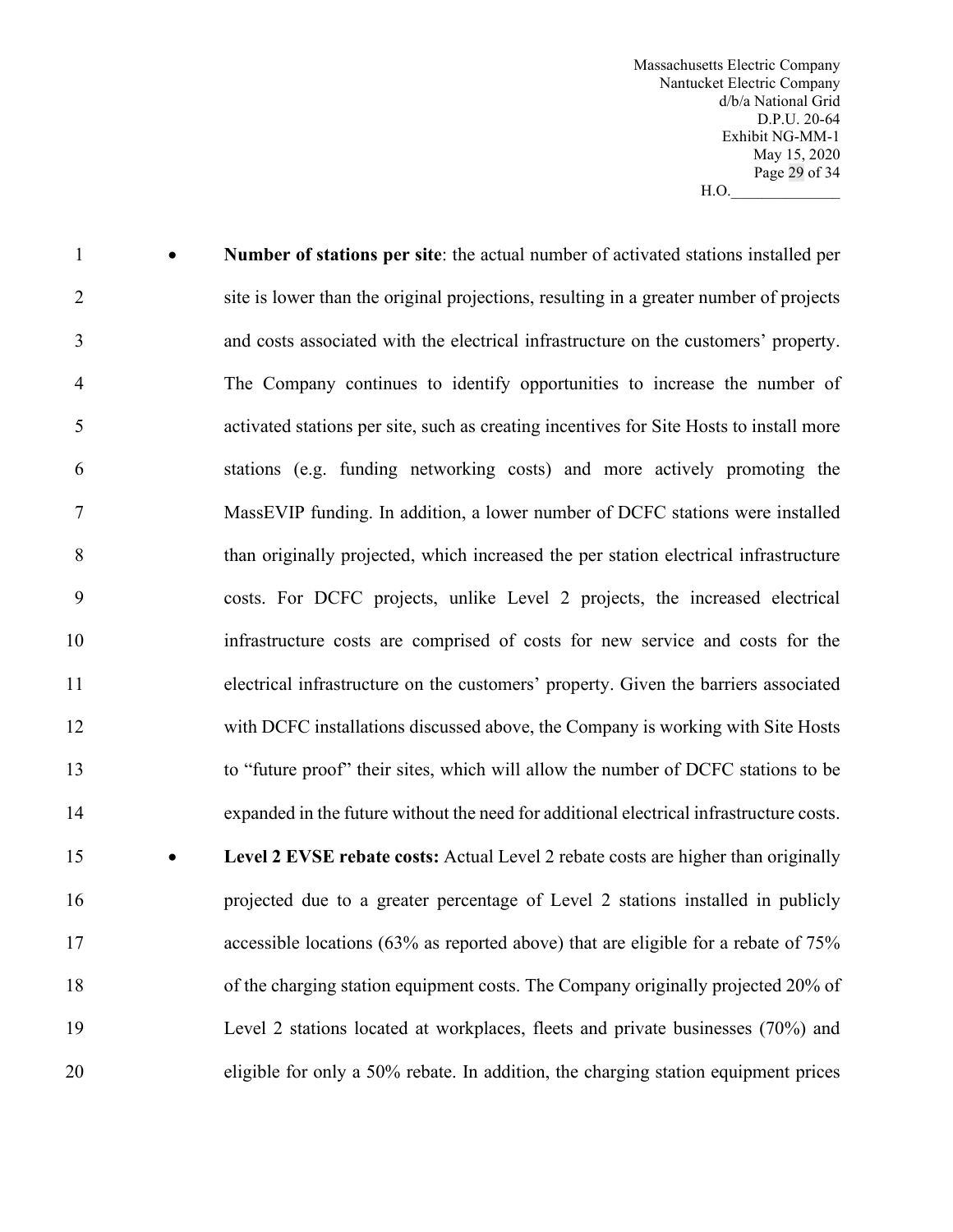Massachusetts Electric Company Nantucket Electric Company d/b/a National Grid D.P.U. 20-64 Exhibit NG-MM-1 May 15, 2020 Page 30 of 34  $H.O.$   $\qquad \qquad \qquad \qquad$ 

| $\mathbf{1}$   |       | eligible for rebates are higher than the Company originally projected.<br>The                 |
|----------------|-------|-----------------------------------------------------------------------------------------------|
| $\overline{2}$ |       | Company is continuing to work with the EV CSIs and EVSE manufacturers to                      |
| 3              |       | promote greater communication and lower charging station prices.                              |
| 4<br>5         | Q.    | Please describe the roles and functions of the incremental employees charging the<br>Program? |
| 6              | $A$ : | The primary roles and functions of the incremental employees charging the Program             |
| 7              |       | included:                                                                                     |
| 8              |       | Implementation Program Manager: responsible for overall program<br>$\bullet$                  |
| 9              |       | management, outreach to the sales team and vendors, reviewing and approving                   |
| 10             |       | applications, project tracking and reporting, approving payments, stakeholder                 |
| 11             |       | engagement, development and implementation of demonstration projects.                         |
| 12             |       | Implementation Support Analyst: responsible for support functions including<br>$\bullet$      |
| 13             |       | generating and distributing site host commitment letters, quality control, and                |
| 14             |       | processing rebate payments.                                                                   |
| 15             |       | Marketing Analyst: responsible for the marketing and outreach campaigns,<br>$\bullet$         |
| 16             |       | development of Program materials and web site content.                                        |
| 17<br>18       |       | <b>Evaluation Analyst:</b> responsible for managing the evaluation vendor and studies.        |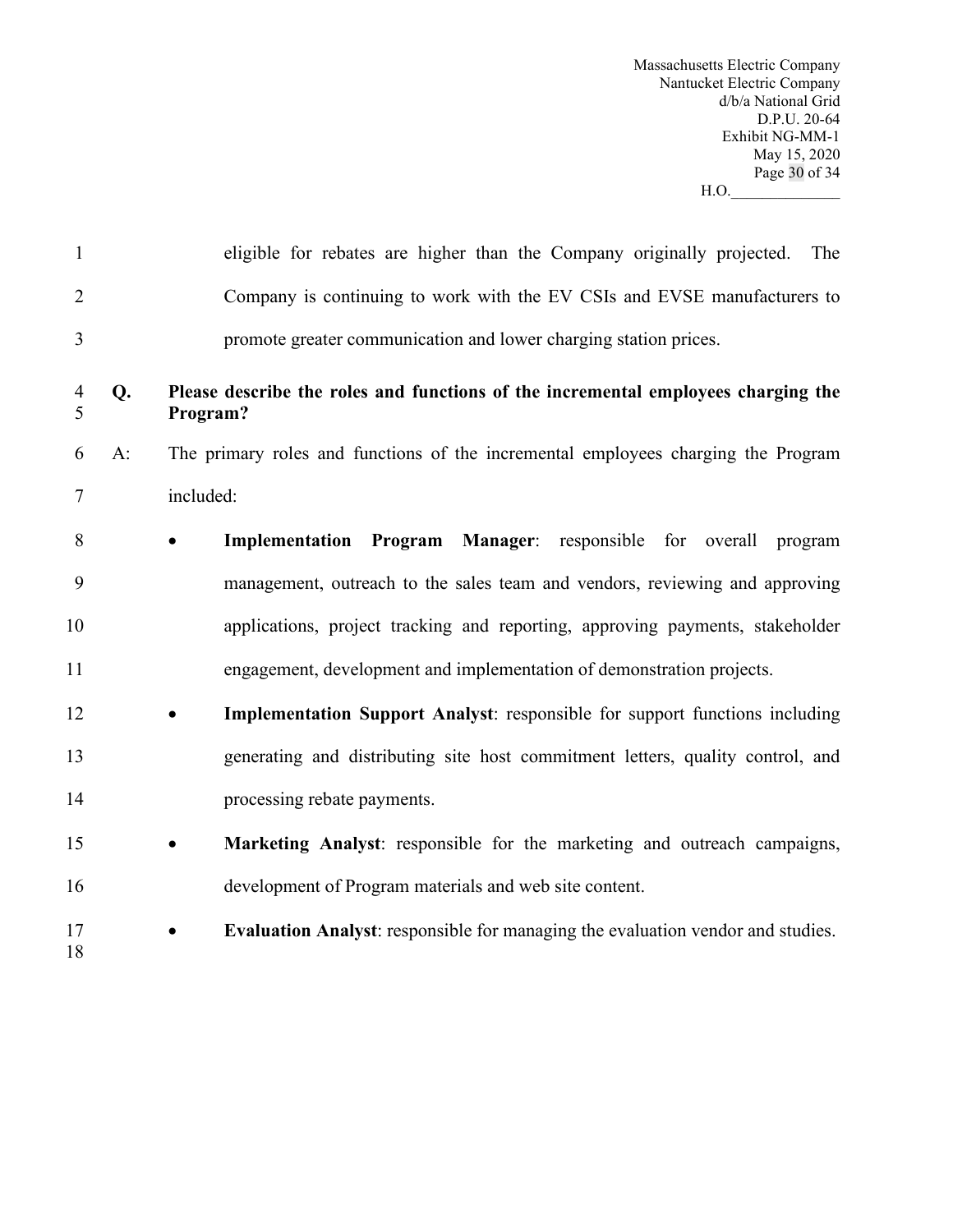Massachusetts Electric Company Nantucket Electric Company d/b/a National Grid D.P.U. 20-64 Exhibit NG-MM-1 May 15, 2020 Page 31 of 34 H.O.\_\_\_\_\_\_\_\_\_\_\_\_\_\_

| $\mathbf{1}$<br>$\frac{2}{3}$ | Q.    | What share of the incremental employee labor costs and labor burdens were allocated<br>to incremental employees providing implementation functions, marketing functions<br>and evaluation functions? |
|-------------------------------|-------|------------------------------------------------------------------------------------------------------------------------------------------------------------------------------------------------------|
| $\overline{4}$                | $A$ : | Implementation Program Managers and Support Analysts accounted for 89% of the total                                                                                                                  |
| 5                             |       | \$234,509 in employee labor costs and labor burdens. The Marketing Analyst accounted                                                                                                                 |
| 6                             |       | for 10%, and the Evaluation analyst accounted for 1%.                                                                                                                                                |
| $\overline{7}$                | Q.    | Did the Company incur costs for the Program prior to January 1, 2019?                                                                                                                                |
| 8                             | A.    | Yes, as noted previously in my testimony, the Company incurred non-incremental                                                                                                                       |
| 9                             |       | employee costs prior to January 1, 2019, which the Company has excluded from this cost                                                                                                               |
| 10                            |       | recovery filing.                                                                                                                                                                                     |
| 11<br>12                      | Q.    | How many projects required the Company to install Company-owned electric<br>distribution infrastructure?                                                                                             |
| 13                            | A.    | The Company provided Company-owned electric distribution infrastructure for one                                                                                                                      |
| 14                            |       | (1) project consisting of one DCFC and five Level 2 stations. The Company-owned                                                                                                                      |
| 15                            |       | electric distribution infrastructure consisted of a new service connection that included                                                                                                             |
| 16                            |       | installation of a duct bank with primary cables, a transformer, and concrete pad. The                                                                                                                |
| 17                            |       | Company's capital costs for this project was approximately \$14,000 which will be treated                                                                                                            |
| 18                            |       | similar to an O&M cost and recovered through next year's Program cost recovery filing.                                                                                                               |
| 19<br>20                      | Q.    | What additional information has the Company provided regarding the costs incurred<br>for implementing the Program?                                                                                   |
| 21                            | A.    | The Company has provided a summary of the EV Charging Infrastructure program costs                                                                                                                   |
| 22                            |       | in Exhibit NG-MM-3. The Company is also providing supporting documentation for EV                                                                                                                    |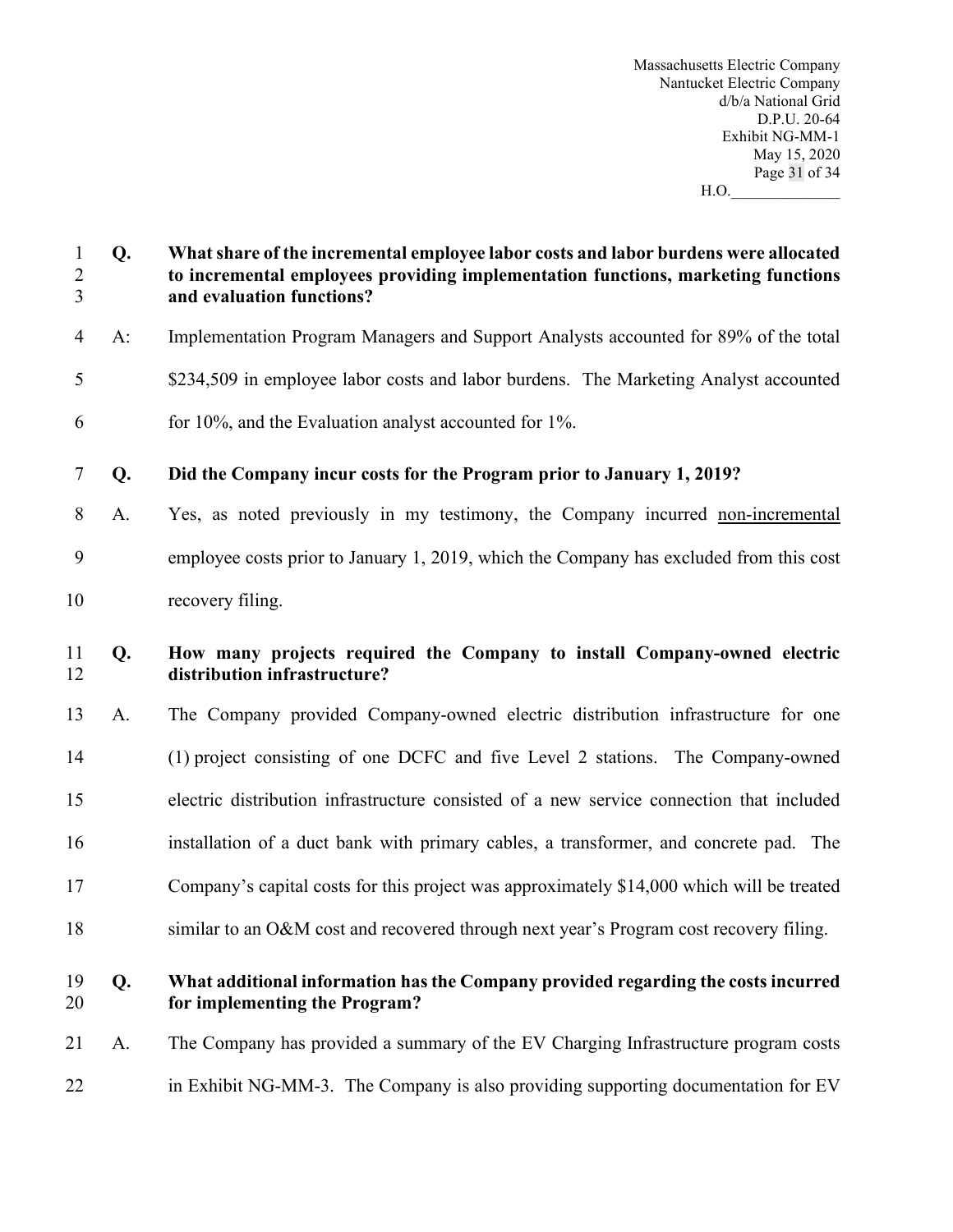Massachusetts Electric Company Nantucket Electric Company d/b/a National Grid D.P.U. 20-64 Exhibit NG-MM-1 May 15, 2020 Page 32 of 34  $H.O.$ 

| $\mathbf{1}$   |    | Charging Infrastructure Rebates in Exhibit NG-MM-4; Technical Service cost                     |
|----------------|----|------------------------------------------------------------------------------------------------|
| $\overline{2}$ |    | documentation in Exhibit NG-MM-5, Marketing costs in Exhibit NG-MM-6 and                       |
| 3              |    | Evaluation costs in Exhibit NG-MM-7. The summary contained in Exhibit NG-MM-3                  |
| $\overline{4}$ |    | includes unique project identifiers and payment amounts. The Company invoices                  |
| 5              |    | corresponding to each of these projects and the payments is contained within Exhibits NG-      |
| 6              |    | MM-4. Remaining supporting invoices are provided in Exhibits NG-MM-5, 6 and 7.                 |
| $\tau$<br>8    | Q. | Do the Company's payments for invoices match the invoice amounts provided in your<br>exhibits? |
| 9              | A. | Yes. The Company's payments match the 19 invoices billed directly to the Company from          |
| 10             |    | January 1, 2019 to December 31, 2019 for marketing, technical services, and evaluation         |
| 11             |    | services.                                                                                      |
| 12             |    | The Company has provided documentation for invoices for 38 charging station installation       |
| 13             |    | projects each with explanations of the calculation of the Company's payments. In most          |
| 14             |    | cases, the Company's payments for the 38 projects differ from the total amounts shown on       |
| 15             |    | the invoices to Site Hosts. The Company payments and the amounts shown on the invoices         |
| 16             |    | differ because the Company does not reimburse for the non-installation related costs such      |
| 17             |    | as costs of signage, line painting, costs for charging station maintenance plans and           |
| 18             |    | networking costs, all of which can be included on the installation vendors' invoices to Site   |
| 19             |    | Hosts.                                                                                         |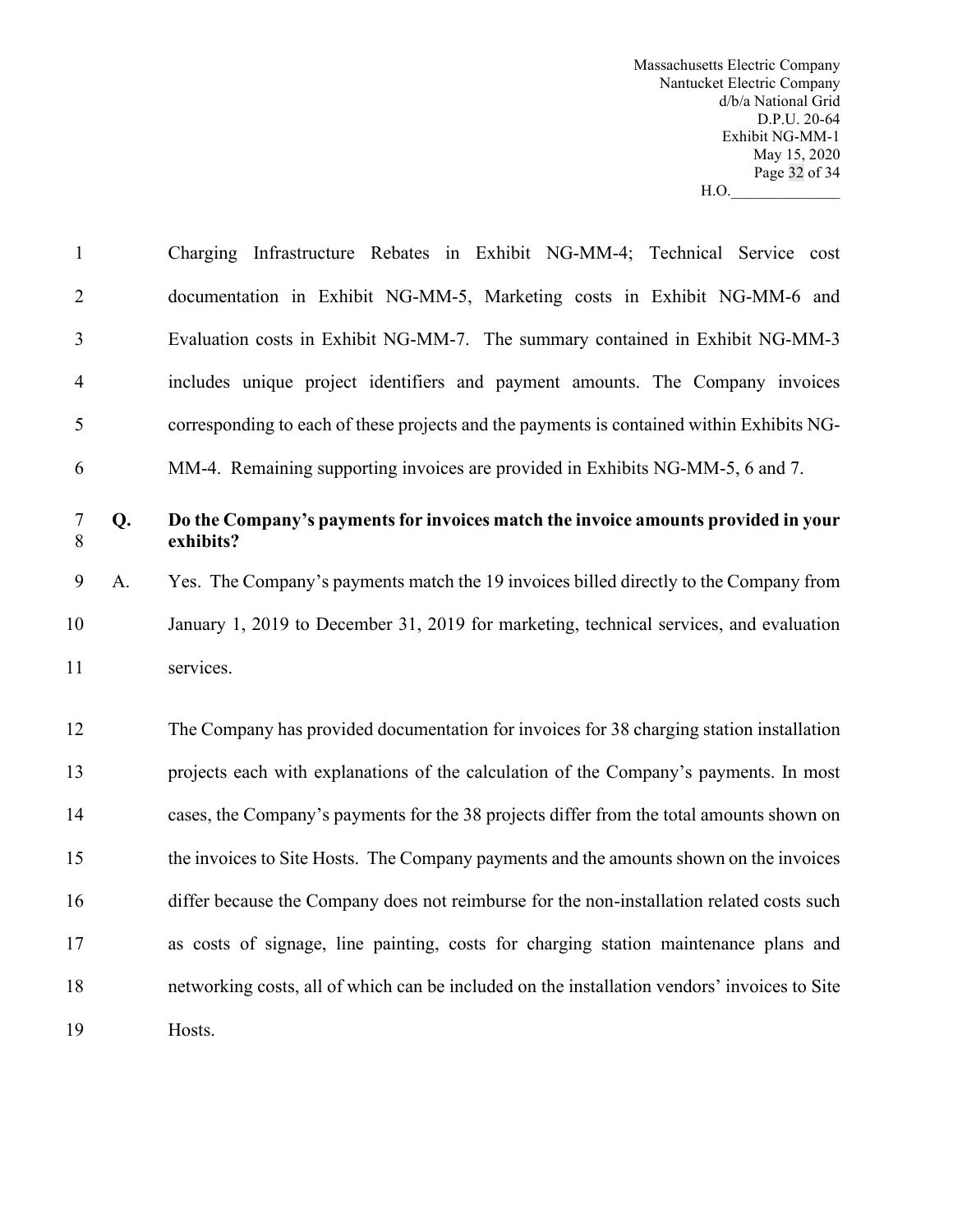Massachusetts Electric Company Nantucket Electric Company d/b/a National Grid D.P.U. 20-64 Exhibit NG-MM-1 May 15, 2020 Page 33 of 34  $H.O.$ 

**VII. Performance Incentive**

### **Q. Is the Company projecting to reach the minimum of 510 stations to be eligible for the performance incentive approved in the Order?**

 A. As discussed above, the Company has activated 108 charging stations in the first year of the Program. In addition, the PY1 Evaluation Report reported, as of December 31, 2019, 6 the Company had a total of 211 committed stations in the pipeline. If all these stations were combined, this would bring the Company's total to 319 activated or committed stations. Currently, the Company is on track to reach the minimum threshold of 510 activated or committed stations by December 31, 2021 (the end of the third year of the Phase I EV Program) with all stations activated no later than the end of the fifth year.

**VIII. COVID-19**

# **Q. What are the projected impacts of COVID-19 on the Program and the Company's performance?**

 A. At the time of the filing, the Company is continuing to assess the impacts of COVID-19 on program performance. While it is still too early to accurately forecast the impacts due to uncertainty regarding its duration, COVID-19 has significantly reduced the number and frequency of meetings between the sales staff, vendors and customers to identify new projects. COVID–19 has also affected the launching of planned marketing and outreach campaigns, which have been put on hold by the Company. In addition, many existing projects are delayed, either due to shipping delays of EVSE equipment or delays in